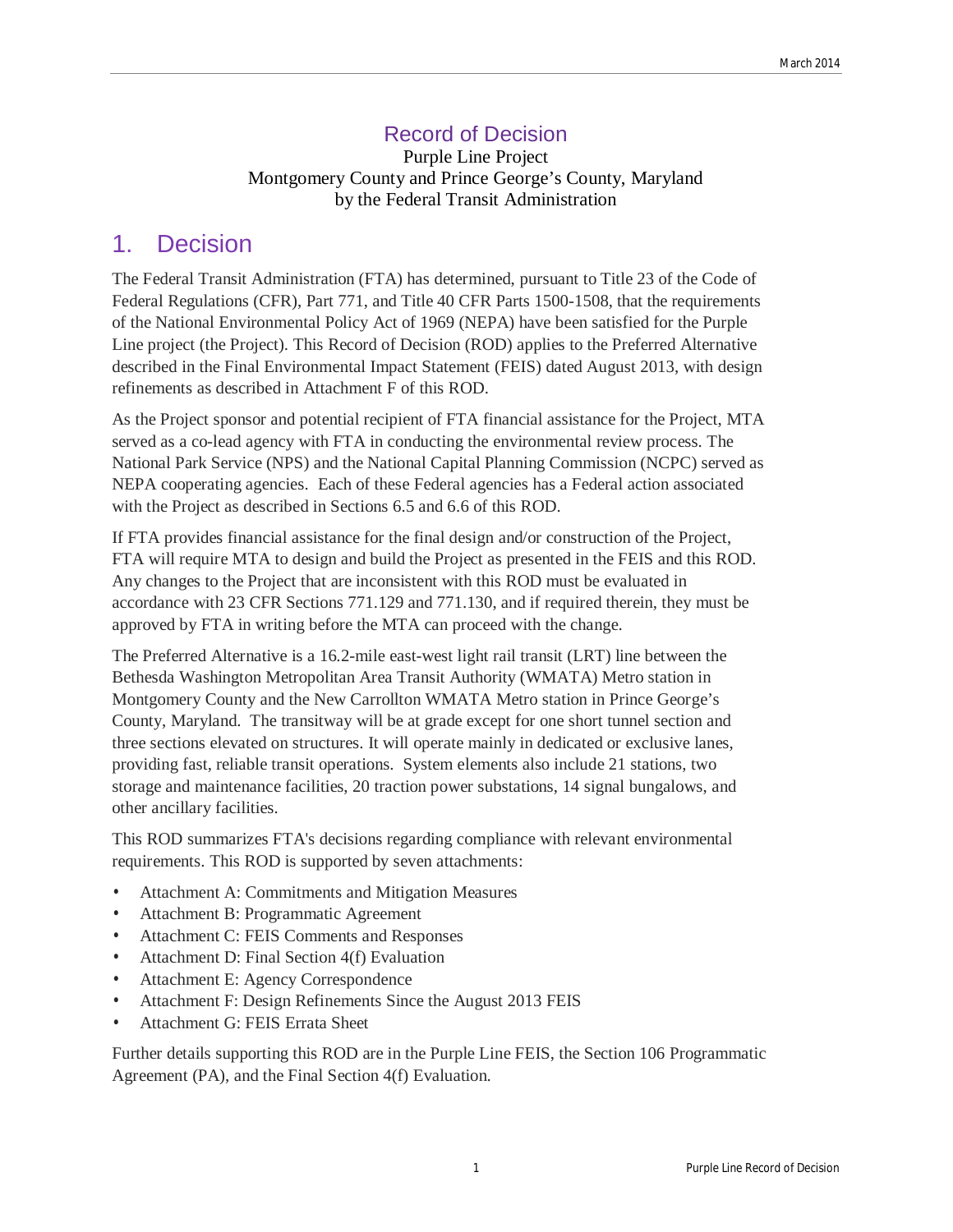# 2. Basis for Decision

The documents considered in making this decision include the October 17, 2008 Alternatives Analysis/Draft Environmental Impact Statement (AA/DEIS), the August 8, 2012 Re-evaluation of the AA/DEIS, and the August 2013 FEIS, the Commitments and Mitigation Measures (Attachment A), the Section 106 Programmatic Agreement (Attachment B), the Responses to FEIS Comments (Attachment C), the Final Section 4(f) Evaluation (Attachment D), the Design Refinements Since the FEIS (Attachment E), as well as technical memoranda, correspondence, and other documents in the Project file. The FEIS presented the purpose and need for the Project; a chronology of the alternatives development and analysis for the Project, including a description of the alternatives considered; probable construction methods and activities for the Preferred Alternative; transportation conditions in the Project study corridor; environmental impacts; indirect and cumulative effects, commitments and mitigation measures; a summary of public outreach and agency coordination since publication of the AA/DEIS; and a summary of comments received on the AA/DEIS and responses to those comments.

# 2.1 Background

The Project evolved from several prior transportation planning activities in the study area, which informed the consideration of alternatives in the NEPA process. These included *The Potential for Circumferential Transit in the Washington Region* (MWCOG Transportation Planning Board, 1993) and the *Capital Beltway High Occupancy Vehicle (HOV) Lane Study* (initiated by the State Highway Authority in 1993), which in 1998 became the *Capital Beltway Corridor Transportation Study*. The "Georgetown Branch Trolley," a proposed transit line between Bethesda and Silver Spring, was first included as a project in the 2000 update to the region's Constrained Long Range Transportation Plan (CLRP). In 1996 the *Georgetown Branch Transitway/Trail Major Investment Study/Draft Environmental Impact Statement* was completed. A Final Environmental Impact Statement was never produced for that study. A study of a proposed transit line from Silver Spring to New Carrollton was added to the CLRP in 2003.

In September 2003, FTA and MTA issued a Notice of Intent (NOI) in the Federal Register which initiated the NEPA planning process for the Purple Line, extending from Bethesda to New Carrollton via Silver Spring. Between 2003 and 2008, FTA and MTA examined various alternatives and design concepts, retaining eight alternatives and several design options for study in the AA/DEIS. The Notice of Availability of the AA/DEIS was published in the Federal Register on October 17, 2008, and a 90-day public comment period extended from October 17, 2008 to January 14, 2009. Four public hearings in November 2008 attracted over 750 participants, and the overall process yielded over 3,300 comments.

Based on the AA/DEIS findings, as well as input from the public, the local jurisdictions, and elected officials, Governor Martin O'Malley identified a Locally Preferred Alternative (LPA) on August 4, 2009. The LPA was largely the Medium Investment LRT Alternative, as defined in the AA/DEIS, with elements of the High Investment LRT Alternative.

After the Governor's announcement of the LPA, MTA conducted technical studies and continued to work with the study corridor communities and local jurisdictions to refine the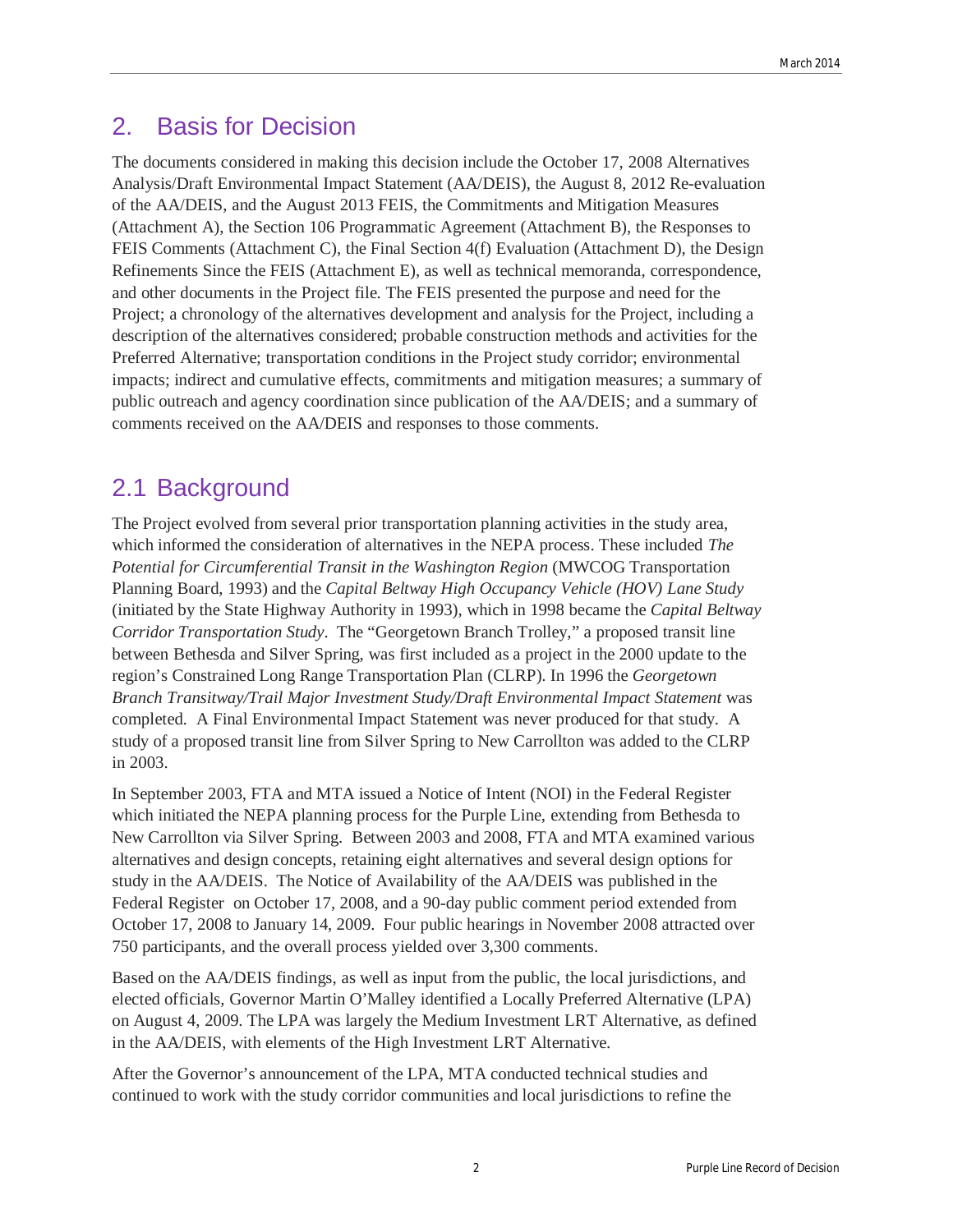LPA, resulting in the Preferred Alternative that was evaluated in the FEIS as the NEPA preferred alternative.

In accordance 23 CFR Part 771.12923 CFR 771.129, MTA prepared a Re-evaluation in August 2012 because more than three years had passed since publication of the AA/DEIS. On the basis of FTA's consideration of the Re-evaluation, FTA determined that neither a supplemental environmental impact statement, nor a new AA/DEIS was warranted. MTA continued design refinement in response to additional community and stakeholder input, and further understanding of local conditions and constraints. FTA's FEIS examined the Preferred Alternative, including the refinements since the AA/DEIS.

# 2.2 Project Purpose and Need

The purpose of the Purple Line project includes the following:

- Provide faster, more direct, and more reliable east-west transit service connecting the major activity centers in the Purple Line corridor at Bethesda, Silver Spring, Takoma/Langley Park, College Park, and New Carrollton;
- Provide better connections to Metrorail services located in the corridor; and
- Improve connectivity to the communities in the corridor located between the Metrorail lines.

The need for the Purple Line arises from various factors. Growing population and employment in the region has resulted in increasingly congested roadways. Changing land use patterns in Montgomery and Prince George's counties and the development of major activity centers within the corridor have increased the amount of suburb-to-suburb travel. The existing transit system is primarily oriented to accommodate travel into and out of Washington DC. The only transit service available for direct east-west travel is bus service, which is often slow and unreliable because it operates on a congested roadway system. East-west travel on Metrorail within the corridor is possible, but requires a trip into and then out of Washington DC. The constraints of traffic congestion, lack of opportunity to increase roadway capacity, and steep terrain associated with stream valleys and the presence of existing heavy rail corridors which constrain the physical environment, limit the solutions which could be used to address these needs. See FEIS Chapter 1, *Purpose and Need*, for more detailed discussion of the Project needs.

The Preferred Alternative strongly addresses the Project purpose and need as it will offer a faster, more direct, more reliable ride between all Metrorail stations and other transit services within the project corridor. The Preferred Alternative will also improve connectivity to communities in the corridor to better link people to employment and activities in the corridor and beyond. See FEIS, Chapter 9.1, *Effectiveness in Meeting the Project Purpose and Need.* 

# 2.3 Alternatives Considered

MTA's alternatives development and evaluation included the initial development of alternatives, screening of alternatives, detailed study, selection of an LPA, and refinement of the LPA, resulting in identification of a Preferred Alternative in the FEIS.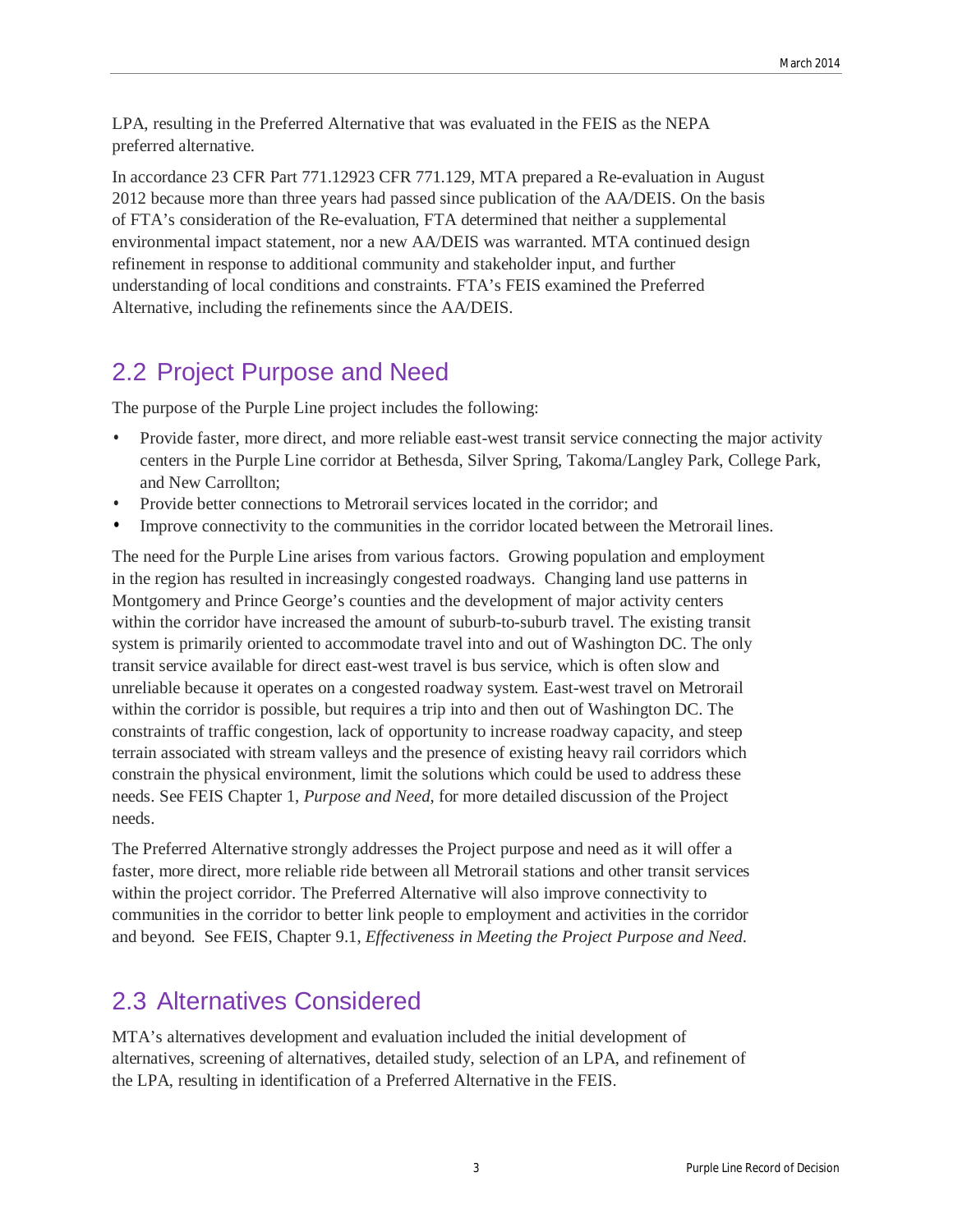This section summarizes the key steps in MTA's alternatives development and evaluation process for the Purple Line, which are described in greater detail in the FEIS, the 2008 Definition of Alternatives technical report, and the 2012 Supporting Documentation on Alternatives Development technical report. The 2008 report describes the alternatives analyses that led to the publication of the AA/DEIS, and the 2012 document summarizes the alternatives and includes memoranda prepared on specific alignments since the publication of the AA/DEIS.

## 2.3.1 Regional Transportation Planning

The National Capital Region Transportation Planning Board (TPB) of the Metropolitan Washington Council of Governments (MWCOG) is the federally-designated Metropolitan Planning Organization (MPO) for the region and is the regional forum for transportation planning. The federally-mandated metropolitan planning process requires MPOs to produce the following two documents:

- A Transportation Improvement Plan (TIP), which lists projects and programs that will be funded in the next 6 years;
- A long-range transportation plan, which in the Washington region is called the Financially Constrained Long-Range Transportation Plan; the CLRP must cover at least a 20-year period, and in this region, it typically has a 25-year horizon.

Prior to 2009, the portion of the Project from Bethesda to Silver Spring was included in the CLRP. In 2009, the TPB amended the CLRP to include the entire Purple Line project. The project is now included in the 2013-2018 TIP and in the July 2012 update to the CLRP.

## 2.3.2 Alternatives Analysis/Draft Environmental Impact Statement (AA/DEIS)

### a. Scoping and Alternatives Development

The alternatives presented at scoping included the No Build Alternative, the Transportation System Management (TSM) alternative, and a number of alignments for bus rapid transit (BRT) and LRT, which MTA proposed at-grade, underground, elevated, or a combination of these. All alignments began in Bethesda with a connection to the Metrorail station, served the Silver Spring Metrorail station, and continued to the New Carrollton Metro station. The options included the following:

- Option A—Mixed-use bus lanes, where BRT shares lanes with regular traffic
- Option B—Bus Rapid Transit (BRT) operated on existing roadways with a combination of mixed-use lanes and dedicated bus lanes and exclusive right-of-way
- Option C—BRT operated in dedicated and exclusive bus lanes, including some aerial structures or tunnels
- Option A—LRT operated primarily at-grade
- Option B—LRT operated primarily in exclusive lanes, often grade-separated (tunnel and aerial structures)

### b. Screening of Alternatives

MTA's screening process evaluated the alternatives based on various factors, including ability to meet the Project's Purpose and Need, engineering feasibility, natural and social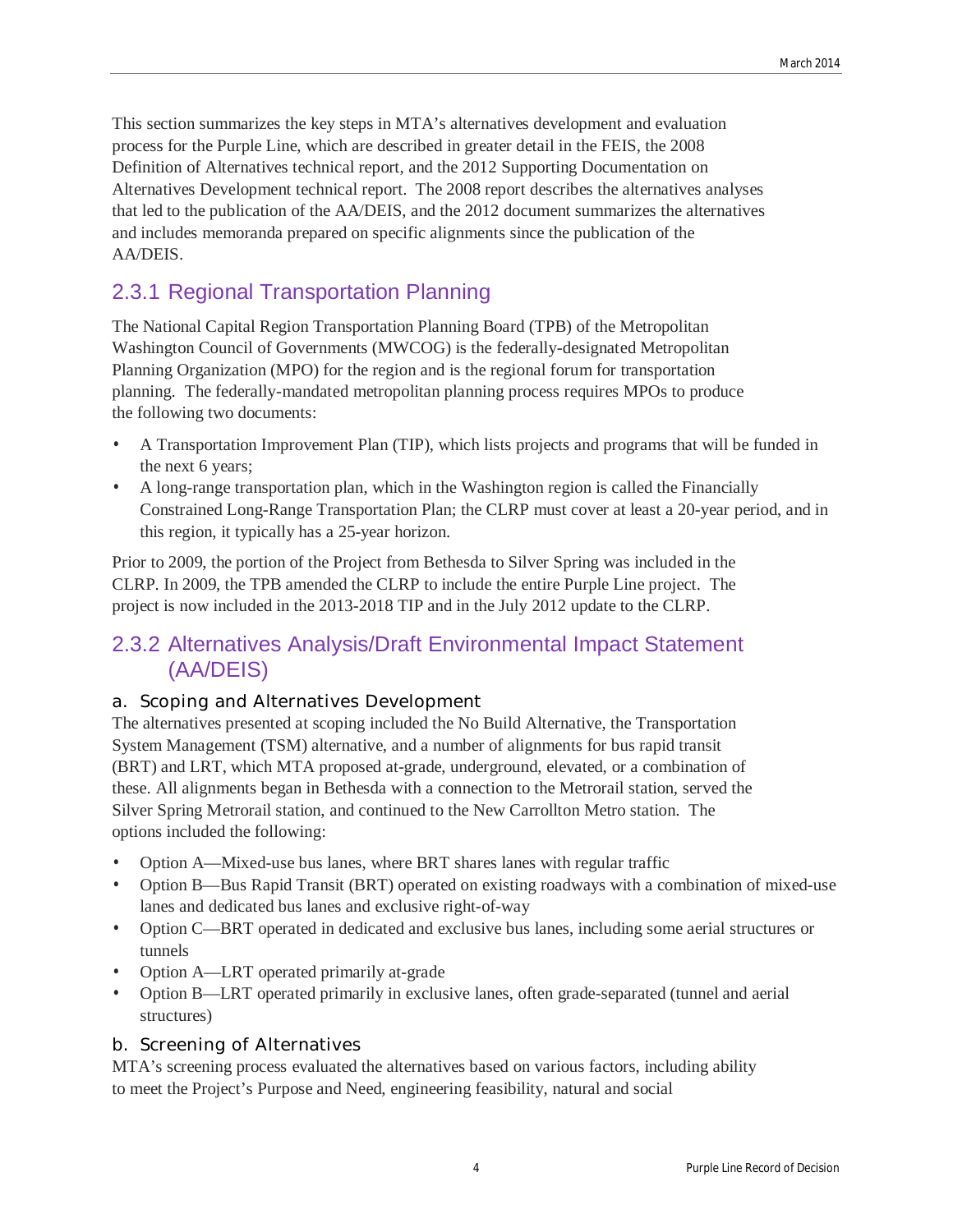environmental impacts, preliminary cost estimates, and input from the public and agencies. Alternatives that did not meet these criteria were not considered reasonable, and alternatives that were not considered reasonable were eliminated from further consideration and not included in the AA/DEIS. See FEIS Chapter 2.1.3 for more detailed discussion of alternatives screening.

## 2.3.3 Alternatives Evaluated in Detail in the AA/DEIS

The AA/DEIS advanced eight alternatives and several design options for further study. These included the No Build Alternative, the TSM Alternative, and six Build Alternatives: three BRT alternatives and three LRT alternatives, differentiated by levels of investment. The AA/DEIS also presented several design options (alignment variations). See FEIS Chapter 2.1.4 for more detailed discussion of the alternatives evaluated in the AA/DEIS.

## 2.3.4 Identification of the Locally Preferred Alternative

Based on the AA/DEIS findings, as well as input from the public, the local jurisdictions, and elected officials, Governor Martin O'Malley identified a LPA on August 4, 2009. The LPA was largely the Medium Investment LRT Alternative, as defined in the AA/DEIS, with elements of the High Investment LRT Alternative. The LPA was deemed best suited to meet the region's transportation goals, responsive to community concerns and input, and superior to the other alternatives relative to its social, economic, and environmental effects and benefits. See FEIS Chapter 2.2 for more detailed discussion of the LPA identification.

## 2.3.5 NEPA Re-evaluation

As noted in Section 2.1, described in FEIS Chapter 2.2.2, and in accordance with 23 CFR Part 771.129, MTA prepared a Re-evaluation because more than three years had passed since publication of the AA/DEIS for this project. MTA submitted the Re-evaluation to FTA on August 8, 2012. In that time period, MTA refined the LPA in response to the availability of new and updated data regarding park and historic resources. In addition, MTA made minor refinements to the LPA to reduce environmental impacts and/or improve traffic and transit operations. These refinements are a consequence of input from the public and stakeholders through the NEPA process, combined with more detailed engineering and study by MTA. The Preferred Alternative is the result of this refinement process.

The Re-evaluation compared the environmental impacts set out in the DEIS for the LRT alternatives, from which the Preferred Alternative was derived, with all refinements made to the Preferred Alternative to date to determine if there were any significant changes between the two that would require a supplemental draft environmental impact statement. MTA concluded that a supplemental environmental impact statement to the AA/DEIS is not required because there are no significant changes in the Preferred Alternative. In correspondence dated October 2, 2012, FTA concurred with MTA's findings in the Re-evaluation. The changes set out in the Re-evaluation were presented to the public and are described and evaluated in the FEIS.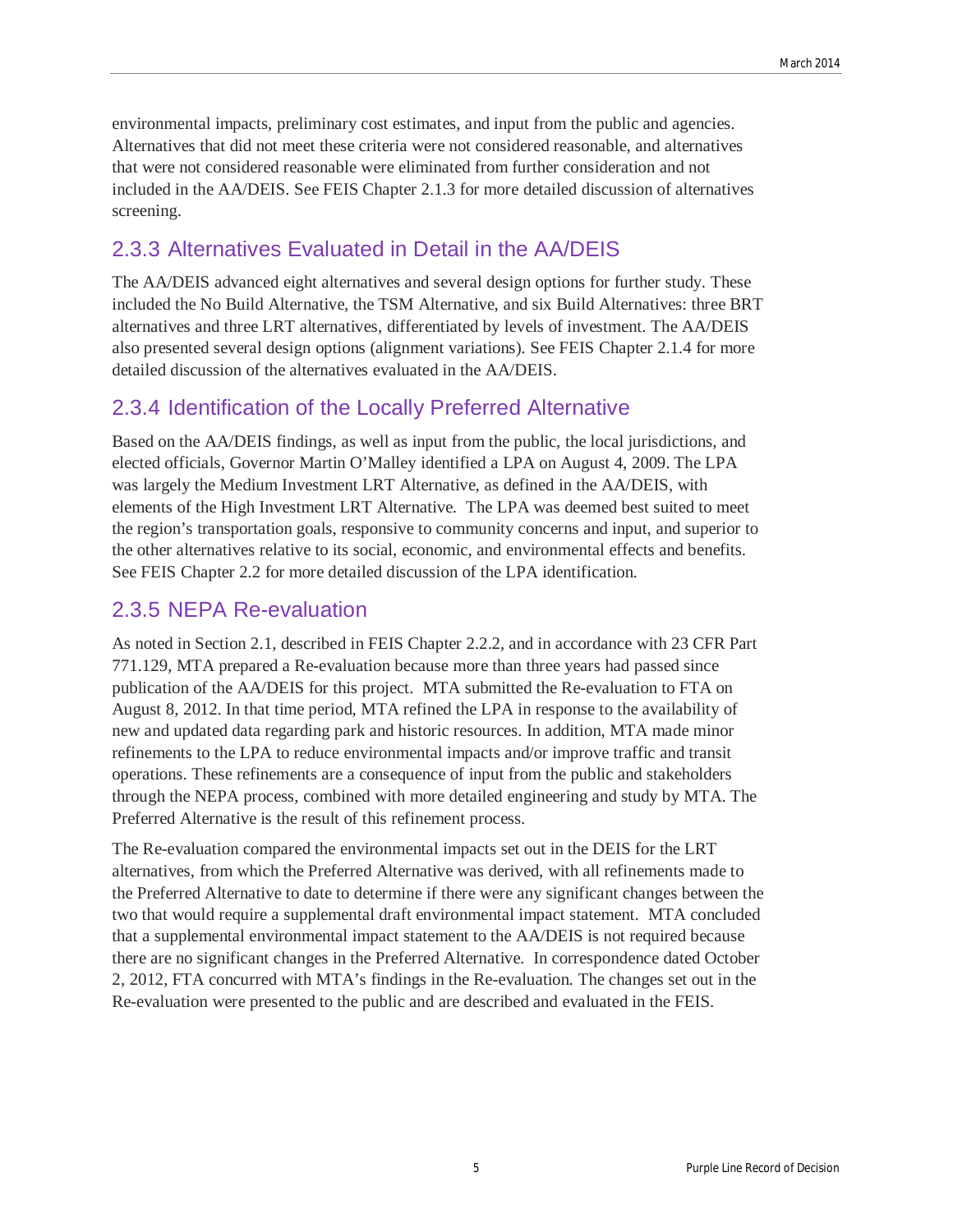## 2.3.6 FEIS Preferred Alternative

 $\overline{\phantom{a}}$ 

The Preferred Alternative evaluated in the FEIS will operate mainly in exclusive or dedicated<sup>1</sup> lanes along existing roadways. The transitway will be at grade except for one short tunnel section (a 0.3-mile tunnel between Wayne Avenue and Arliss Street) and three sections elevated on structures.

The Preferred Alternative will have 21 stations. The station locations were selected based on connections with existing transit services, urban design principles including access and safety, public space availability, local plans, ridership catchment areas, operational considerations, engineering feasibility, and agency and community input. Seventeen stations will be at street level, three will be on aerial structures, and one will be in a tunnel portal. The Preferred Alternative will not provide new station parking; passengers will access the Purple Line by walking, bicycling, transferring from other transit lines, or from existing parking facilities. The Preferred Alternative will include constructing the permanent Capital Crescent Trail between Bethesda and Silver Spring.

The transitway, stations, and related infrastructure will be integrated with existing and planned transportation facilities in a manner that accommodates or enhances automobile, bus, bicycle, and pedestrian circulation. For example, MTA's conceptual plans for the Purple Line include roadway and intersection improvements consistent with applicable design standards for safety, enabling the Purple Line and other transportation modes to operate together as efficiently and safely as possible. The Purple Line will comply with the Americans with Disabilities Act (ADA) of 1990, as amended.

Two maintenance and storage facilities will support the Purple Line. A storage yard will be located along Brookville Road in Lyttonsville, and a maintenance facility will be located along Veterans Parkway on the site of the Maryland National Capital Park and Planning Commission's (M-NCPPC) Northern Area Maintenance – Glenridge Service Center. The Lyttonsville facility will be the primary vehicle storage area and will house the operations and control center, while the Glenridge site will be the primary maintenance and repair shop.

The Purple Line system infrastructure will include an overhead contact system (OCS), providing electricity and operating signals for the vehicles. The traction power substations will convert electric power to the appropriate voltage for light rail operations. The Purple Line will require 20 substations as currently designed, 18 placed approximately every mile along the transitway, as well as one each at the maintenance facility and yard. In addition, 14 signal bungalows will be at track crossover locations.

<sup>&</sup>lt;sup>1</sup> An exclusive lane is a right-of-way that is solely for use of transit vehicles and is not occupied by any other type of vehicle or by pedestrians. Exclusive lanes may be either grade-separated or protected by a fence or substantial permanent barrier. All crossings are grade- separated. A dedicated lane is used solely for transit vehicles, separated and protected from parallel traffic, but crosses roads, driveways, and pedestrian pathways at-grade. Separation may be achieved by mountable or un-mountable curbs, barriers, or fences. If the transit is light rail, protection at grade- crossings will be provided at some locations by railroadstyle flashers and gates if required, or traffic signals at others.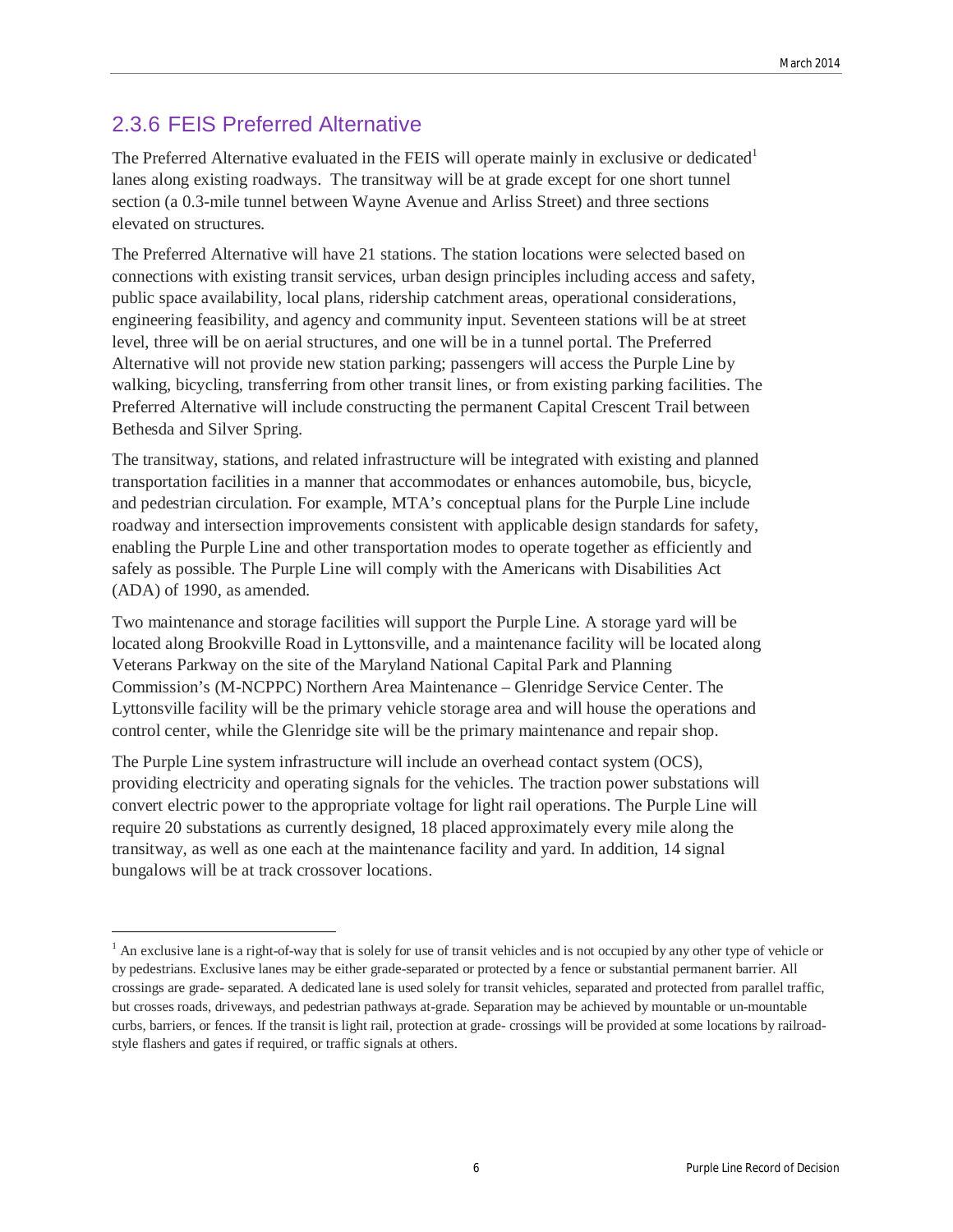The Final Section 4(f) Evaluation in Attachment D of this ROD provides a detailed description of the Preferred Alternative. The description is updated to include further refinements made by MTA to the design of the Preferred Alternative to reduce environmental and socioeconomic impacts subsequent to FTA's issuance of the August 2013 Final Environmental Impact Statement (FEIS). Discussion of the refinements is provided in Section 5 of this ROD.

## 2.4 Long-Term Transportation Effects of the Preferred Alternative

FEIS Chapters 3.0 and 9.0 describe the transportation effects and benefits of the Preferred Alternative. The primary long-term transportation effects include modified roadway configurations, traffic patterns, and intersection operations; failing level of service at two intersections; and the loss of some on-street and off-street parking. The main benefits will be faster, more direct, and more reliable east-west transit service connecting major activity centers in the corridor, better connections with Metrorail services located in the corridor, and improved connectivity to the communities located between Metrorail lines in the corridor. In addition, in the Preferred Alternative, the permanent Capital Crescent Trail will be constructed within the Georgetown Branch right-of-way for a distance of 3.3 miles between Bethesda and the CSX Metropolitan Branch (railroad right-of-way). The trail would cross the CSX right-of-way on the reconstructed Talbot Avenue bridge and would continue on the north side of the CSX rightof-way to the Silver Spring Transit Center (SSTC). MTA's use or purchase of CSX property for the trail is under negotiation with CSX. The permanent Capital Crescent Trail will replace the existing Georgetown Branch Interim Trail, which currently extends from Bethesda to Stewart Avenue within the Georgetown Branch right-of-way.

## 2.5 Environmental Impacts of the Preferred Alternative

The FEIS identifies both benefits and adverse effects of the Preferred Alternative, both in the short-term during construction and over the long-term during operations. Long-term effects have been assessed for the year 2040, while short-term effects are those associated with construction activities, which have been assessed for a peak construction year of 2016 and lasting from 4 to 5 years. Table 1 summarizes the long-term, operational effects to environmental and community resources that will result from the Preferred Alternative. Specific commitments and mitigation measures for the effects from the Preferred Alternative are in Attachment A of this ROD. The list of commitments and mitigation measures in Attachment A of this ROD supersedes the list of commitments in the FEIS.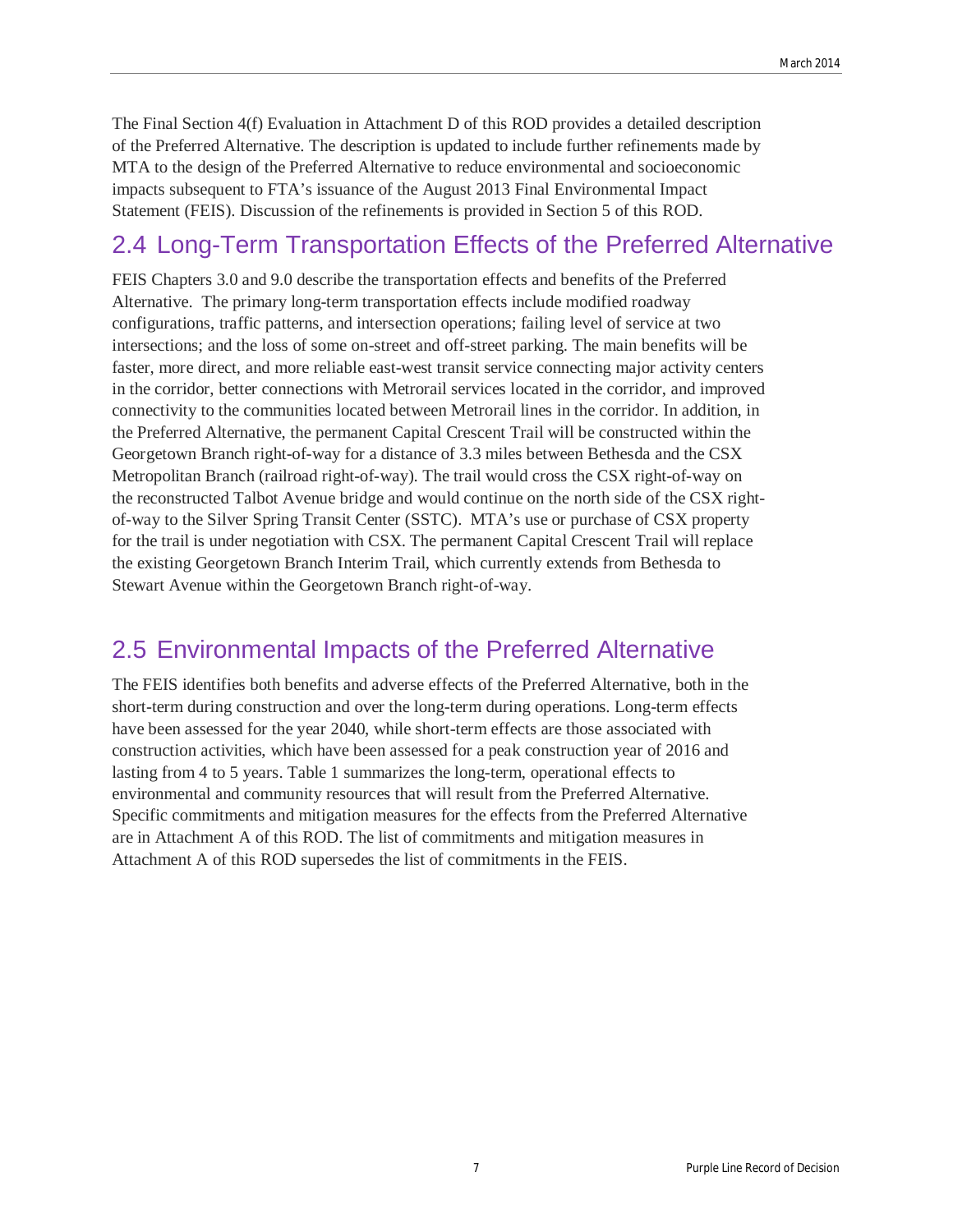| Table 1: Summary of Preferred Alternative Long-Term (Operational) Effects                                                                                                                                                                                                                                                                                                                                                                                                                                                                                                                                     |  |  |  |  |
|---------------------------------------------------------------------------------------------------------------------------------------------------------------------------------------------------------------------------------------------------------------------------------------------------------------------------------------------------------------------------------------------------------------------------------------------------------------------------------------------------------------------------------------------------------------------------------------------------------------|--|--|--|--|
| <b>Transportation</b>                                                                                                                                                                                                                                                                                                                                                                                                                                                                                                                                                                                         |  |  |  |  |
| Along some roadways, access from private driveways or unsignalized side street intersections will be<br>limited to right-in/right-out movements                                                                                                                                                                                                                                                                                                                                                                                                                                                               |  |  |  |  |
| Land Use, Public Policy, and Zoning                                                                                                                                                                                                                                                                                                                                                                                                                                                                                                                                                                           |  |  |  |  |
| The Preferred Alternative supports current land use plans and zoning because both Montgomery and<br>$\bullet$<br>Prince George's Counties anticipate the Purple Line project in their plans and zoning.                                                                                                                                                                                                                                                                                                                                                                                                       |  |  |  |  |
| Neighborhoods and Community Facilities                                                                                                                                                                                                                                                                                                                                                                                                                                                                                                                                                                        |  |  |  |  |
| Vehicular and pedestrian access will be affected at some community facilities by changes in driveway<br>$\bullet$<br>locations and circulation patterns.                                                                                                                                                                                                                                                                                                                                                                                                                                                      |  |  |  |  |
| Public parking will be permanently lost at some locations where existing parking is removed.<br>$\bullet$                                                                                                                                                                                                                                                                                                                                                                                                                                                                                                     |  |  |  |  |
| Neighborhood cohesion effects are not anticipated because the proposed transit service will operate<br>largely on existing roadways or transportation corridors.                                                                                                                                                                                                                                                                                                                                                                                                                                              |  |  |  |  |
| <b>Environmental Justice</b>                                                                                                                                                                                                                                                                                                                                                                                                                                                                                                                                                                                  |  |  |  |  |
| The majority of the corridor is located in low-income and minority (environmental justice (EJ))<br>٠<br>communities. The Preferred Alternative has the potential to cause adverse effects on EJ populations,<br>while also benefiting EJ populations. Potential effects could include localized increased business<br>expenses (e.g., rents) from increased property values, business migration and displacement, and<br>changes in the availability and affordability of housing stock. FTA determined that the Project will not<br>result in disproportionately high and adverse effects on EJ populations. |  |  |  |  |
| <b>Property Acquisitions and Displacements</b>                                                                                                                                                                                                                                                                                                                                                                                                                                                                                                                                                                |  |  |  |  |
| Approximately 388 properties will require either a partial (321) or full (67) acquisitions totaling<br>approximately 70 acres.                                                                                                                                                                                                                                                                                                                                                                                                                                                                                |  |  |  |  |
| The estimated 67 full acquisitions will result in approximately 60 commercial, 53 residential, and 3<br>institutional displacements. A single acquisition can result in multiple displacements, e.g., if a multi-unit<br>building is acquired.                                                                                                                                                                                                                                                                                                                                                                |  |  |  |  |
| Economic Activity                                                                                                                                                                                                                                                                                                                                                                                                                                                                                                                                                                                             |  |  |  |  |
| Regional and local economic benefits of improved east-west travel, access to and between activity<br>$\bullet$<br>centers, connections to other transit services, better access to jobs, creation of jobs related to<br>construction, operation, and maintenance of the Purple Line                                                                                                                                                                                                                                                                                                                           |  |  |  |  |
| <b>Visual and Aesthetic Resources</b>                                                                                                                                                                                                                                                                                                                                                                                                                                                                                                                                                                         |  |  |  |  |
| New visual features introduced; of 10 visual units in the study area (described in FEIS Chapter 4.9), the<br>Project will have an overall "Low" visual effect on three units, a "medium" effect on four units, a<br>"medium to high" effect on two units, and a "high" on one unit.                                                                                                                                                                                                                                                                                                                           |  |  |  |  |
| In those areas where there will be extensive tree removal, such as along the interim trail that is located<br>within the Georgetown Branch right-of-way, a substantial change to visual character will occur; a<br>substantial change to visual character also will occur along Wayne Avenue, and as a result of the aerial<br>structure and Riverdale Park Station across the intersection of Kenilworth Avenue and Riverdale Road.                                                                                                                                                                          |  |  |  |  |
| <b>Historic Properties</b>                                                                                                                                                                                                                                                                                                                                                                                                                                                                                                                                                                                    |  |  |  |  |
| Adverse effect on three eligible properties: Talbot Avenue Bridge, Metropolitan Branch, and Falkland<br>$\bullet$<br>Apartments.                                                                                                                                                                                                                                                                                                                                                                                                                                                                              |  |  |  |  |
| Overall project finding of Section 106 effect is adverse effect.                                                                                                                                                                                                                                                                                                                                                                                                                                                                                                                                              |  |  |  |  |
|                                                                                                                                                                                                                                                                                                                                                                                                                                                                                                                                                                                                               |  |  |  |  |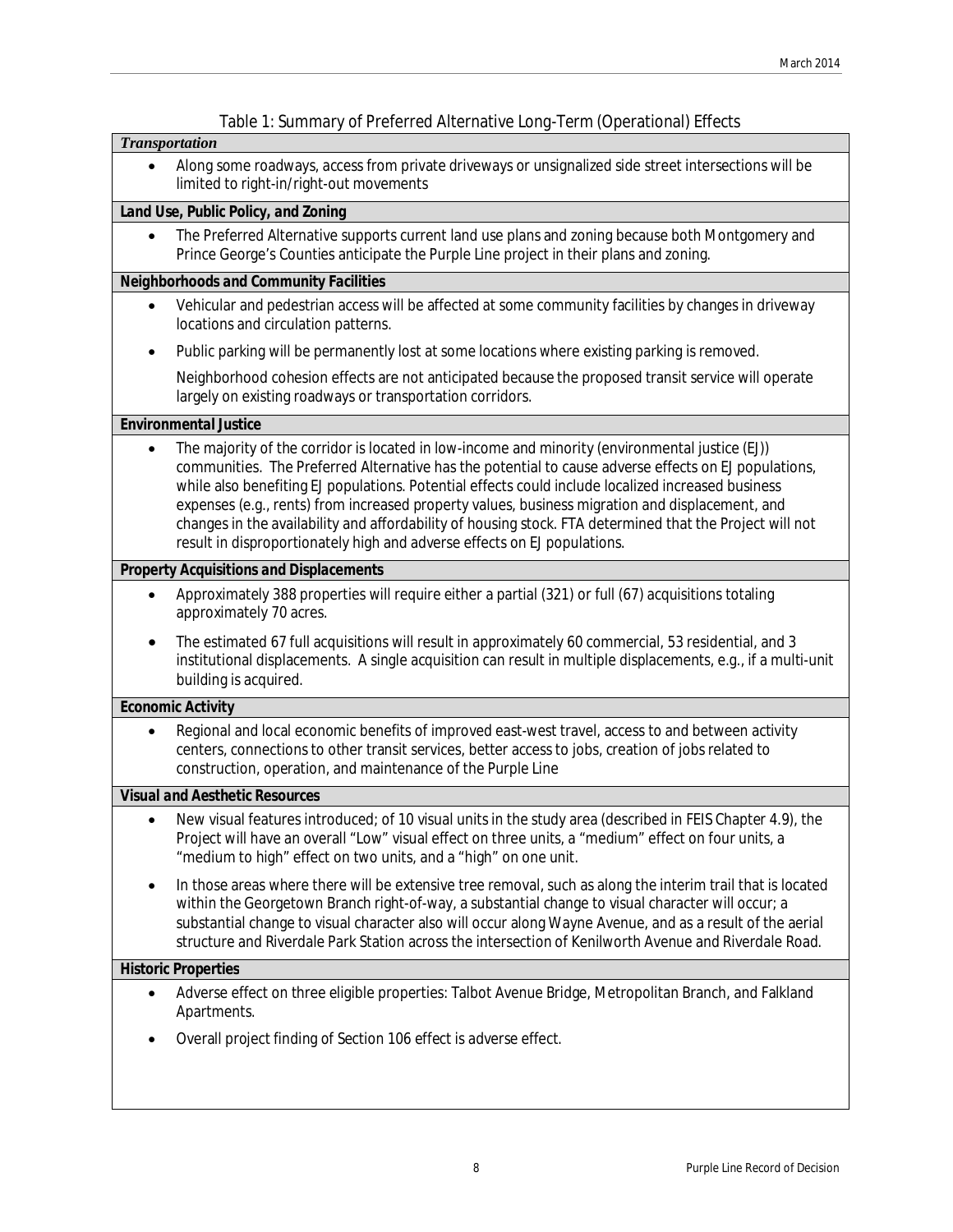|  |  | Table 1: Summary of Preferred Alternative Long-Term (Operational) Effects |  |
|--|--|---------------------------------------------------------------------------|--|
|  |  |                                                                           |  |

#### *Air Quality*

- Purple Line is a conforming project under the US Environmental Protection Agency's Transportation Conformity Rule.
- No violations of air quality standards are predicted.

### *Noise and Vibration*

- Moderate noise impacts to a few properties
- Existing interim trail with the Georgetown Branch right-of-way will be replaced by the permanent Capital Crescent Trail. Trail users will experience increased noise levels due to operation of the transitway. Vibration impacts to approximately three properties

### *Section 4(f) Resources*

- $\bullet$  Use portions of 13 properties protected by Section 4(f)
- x *De minimis* use determination for 8 of 13 properties
- Finding of no prudent and feasible alternative to the use of the three Section 4(f) properties where there will be a use and the use is not *de minimis*.

### *Parks, Recreational Land, and Open Space*

- x Road and intersection widening or transitway construction will require partial land acquisition from eight parks.
- Existing interim trail with the Georgetown Branch right-of-way will be replaced by the permanent Capital Crescent Trail. Trail users will experience visual impacts (due to loss of tree cover and presence of transitway) and increased noise levels (due to operation of the transitway).
- Beneficial effect: Direct connections will be created between many parks and the Capital Crescent Trail. Access to Long Branch Local Park and Long Branch Stream Valley Park will be changed to right-in/rightout only.
- The bridges carrying the Baltimore-Washington Parkway over Riverdale Road will be replaced; the abutments will be moved, encroaching upon the park.

#### *Water Resources*

- x Increased impervious surfaces, stormwater run-off, and non-point source water pollution
- x Minor wetland impacts primarily due to roadway widening and culvert extensions at stream crossings
- Relocate a portion of Sligo Creek north of Wayne Avenue
- x Minor floodplain impacts primarily due to roadway widening and culvert extensions at stream crossings

### *Indirect and Cumulative Impacts*

- Induced development in approximately 11 station areas due to new service and related local planning efforts
- Cumulative project effect on the environment in the context of the aggregate of all other past, present and reasonably foreseeable actions is incremental and not substantial

#### *Hazardous Materials*

- Residual contaminants potentially exist along portions of the study area in the underlying soils.
- Accidental petroleum releases from the equipment and materials stored at yard and maintenance facility could occur during operation of the Purple Line.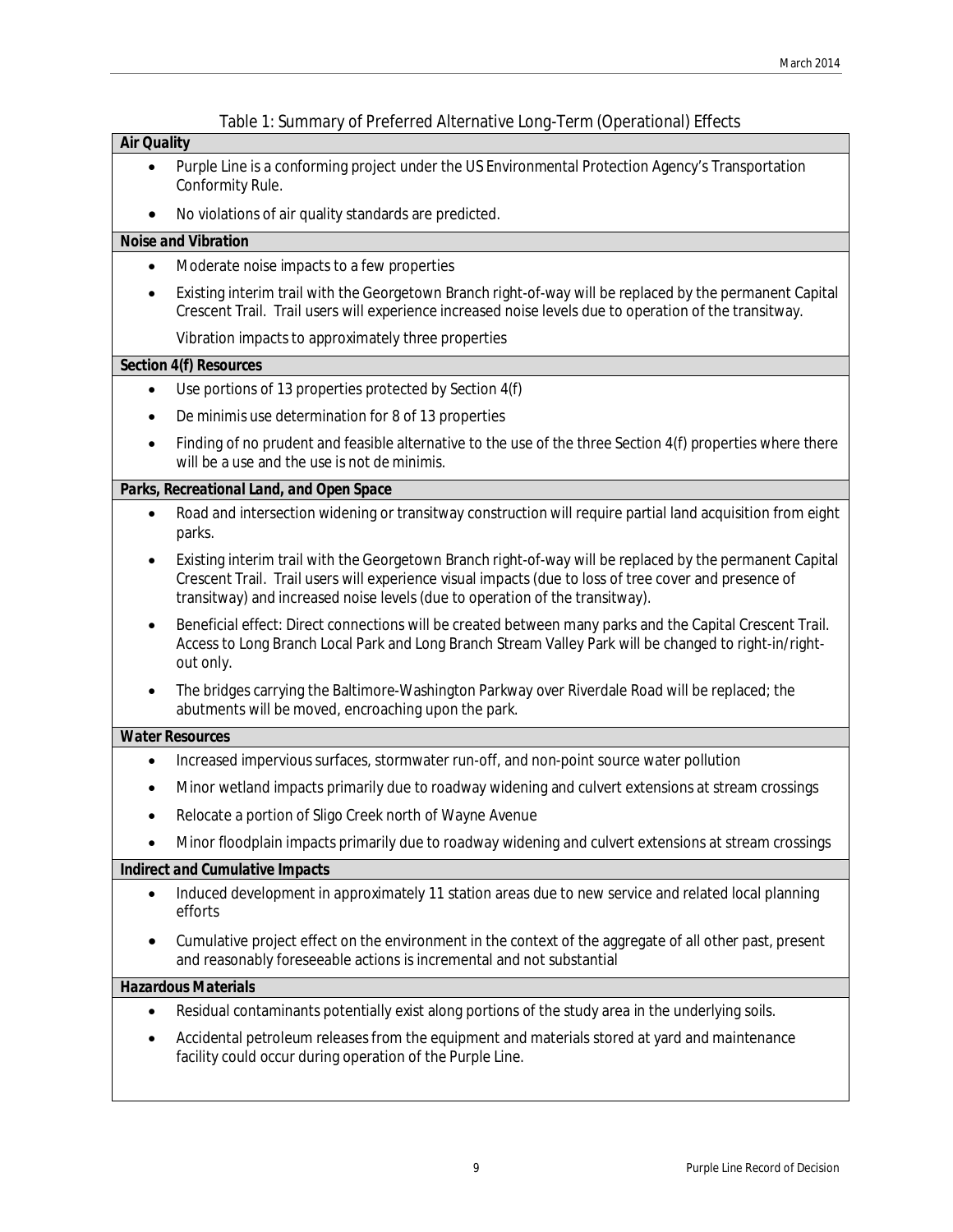### Table 1: Summary of Preferred Alternative Long-Term (Operational) Effects

### *Habitat and Wildlife*

- Land acquisitions impact primarily the edges of forest habitat; impact on 194 specimen trees.
- Forest impacts will affect forest interior dwelling species by slightly reducing the overall size of forest interior dwelling species habitat in the Project area.
- Impact of roadway widening and culvert extensions at stream crossings on stream habitat, affecting fish and aquatic biota; not impacts to known threatened or endangered species

#### *Utilities and Energy Use*

- x Relocation of some utilities in advance of or during construction
- Overall reduction in total study area energy consumption by approximately 0.033 percent compared to the No Build Alternative is a beneficial effect

Table 2 summarizes the short-term, construction-related effects to environmental and community resources that will result from the FEIS Preferred Alternative. Specific commitments and mitigation measures for the effects from the Preferred Alternative are in Attachment A of this ROD.

### **Table 2: Summary of Preferred Alternative Short-Term (Construction) Effects**

### *Public Transportation*

Some local bus service impacts including lane narrowing, lane closures, speed reductions, modifications to stops, and detours

### *Roadways and Traffic*

Some roadway closures, detours, and disruption of traffic during peak and non-peak times.

### *Parking*

• Temporary loss of some parking spaces and loading zones

### *Pedestrian and Bicycle Facilities*

• Some temporary sidewalk and trail route detours

### *Land Use*

Land use impacts from easements for staging areas and construction access, as well as temporary parking loss

#### *Neighborhood and Community Facilities*

- Possible impact on access between Chillum-Adelphi Fire Company and the portion of its service area south of University Boulevard
- Possible modifications to access to community facilities, and construction-related noise, dust, and congestion may temporarily affect use of some community facilities
- Some disruptions during project construction to University of Maryland, Rosemary Hills Elementary School, Sligo Creek Elementary School, and Silver Spring International Middle School
- Some temporary relocation of school bus routes and stops
- Some use of local community facilities by project construction workers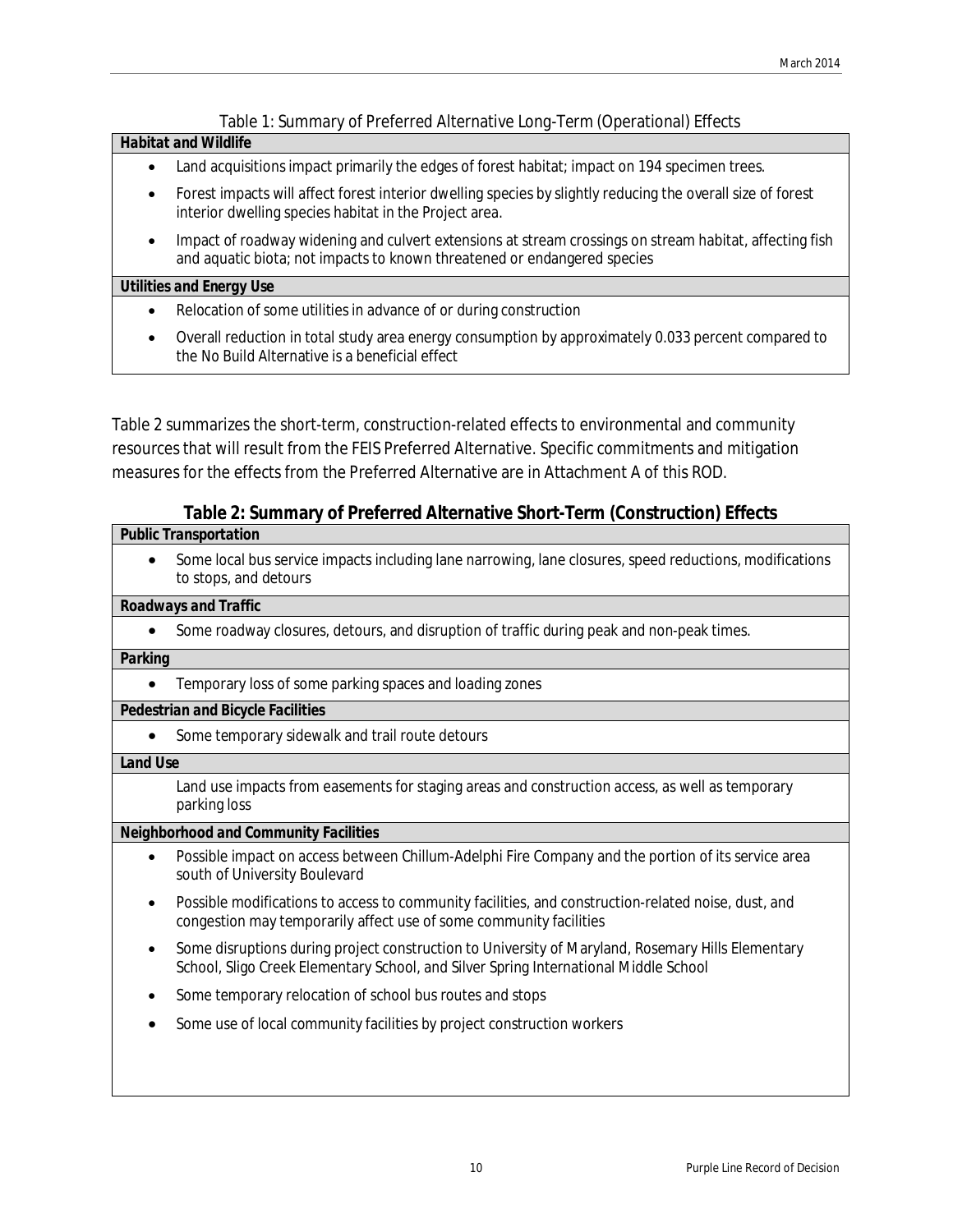### **Table 2: Summary of Preferred Alternative Short-Term (Construction) Effects**

|                                  | $\frac{1}{2}$ . Cammany of Fronting Filton native onor Fronti (constraction) Encots                                                                                                                                                                                                                                                                                  |  |  |  |  |
|----------------------------------|----------------------------------------------------------------------------------------------------------------------------------------------------------------------------------------------------------------------------------------------------------------------------------------------------------------------------------------------------------------------|--|--|--|--|
|                                  | <b>Property Acquisitions and Displacements</b>                                                                                                                                                                                                                                                                                                                       |  |  |  |  |
|                                  | Temporary easements will be required for temporary property uses during construction.                                                                                                                                                                                                                                                                                |  |  |  |  |
| Economic Activity                |                                                                                                                                                                                                                                                                                                                                                                      |  |  |  |  |
|                                  | Some temporary construction easements, lane or road closures, or other property restrictions could<br>have negative impacts to some study area businesses                                                                                                                                                                                                            |  |  |  |  |
|                                  | Some losses of parking and difficulty accessing businesses could deter customers and disrupt deliveries.                                                                                                                                                                                                                                                             |  |  |  |  |
|                                  | Some small businesses in particular could have difficulty withstanding the resulting loss of commerce.                                                                                                                                                                                                                                                               |  |  |  |  |
| jobs                             | New employment opportunities in the Project corridor, consisting mostly of short-term (construction)                                                                                                                                                                                                                                                                 |  |  |  |  |
|                                  | Some slight decreases in property tax revenue will result from displacements.                                                                                                                                                                                                                                                                                        |  |  |  |  |
|                                  | <b>Visual and Aesthetic Resources</b>                                                                                                                                                                                                                                                                                                                                |  |  |  |  |
|                                  | Introduction of construction equipment, trucks, fencing, or walls surrounding proposed construction<br>staging and laydown areas, as well as fugitive dust, will create a temporary aesthetic/visual effect to<br>neighborhoods surrounding or adjacent to where these activities will occur.                                                                        |  |  |  |  |
|                                  | Some areas likely will be affected more substantially than others, including the construction staging<br>areas and the locations of large project elements such as the aerial structures, the bridges across Rock<br>Creek, the Plymouth Street tunnel, and demolition sites.                                                                                        |  |  |  |  |
|                                  | Parks, Recreation Land, and Open Space                                                                                                                                                                                                                                                                                                                               |  |  |  |  |
| $\bullet$                        | Parking and access will be temporarily affected at New Hampshire Estates Neighborhood Park.                                                                                                                                                                                                                                                                          |  |  |  |  |
| bridges.                         | Baltimore-Washington Parkway visitors will experience a visual impact during construction of the new                                                                                                                                                                                                                                                                 |  |  |  |  |
|                                  | Temporary Impacts to approximately ten parks, recreational lands, and open space resources. These<br>impacts generally involve MTA obtaining an easement to occupy a portion of the property during<br>construction to access the transitway work area, install temporary bridges (in the case of the Baltimore-<br>Washington Parkway), and install drainage pipes. |  |  |  |  |
|                                  | Some trails will require temporary detours during construction to protect public safety.                                                                                                                                                                                                                                                                             |  |  |  |  |
| <b>Built Historic Properties</b> |                                                                                                                                                                                                                                                                                                                                                                      |  |  |  |  |
|                                  | Construction activities could cause vibration and noise effects to small areas of the project corridor at<br>certain times. The duration of exposure to construction-related vibration and noise at any one property<br>will be limited.                                                                                                                             |  |  |  |  |
| <b>Air Quality</b>               |                                                                                                                                                                                                                                                                                                                                                                      |  |  |  |  |
| $\bullet$                        | Localized increase in the concentration of fugitive dust (including airborne particulate matter, PM2.5<br>and PM10), as well as mobile source emissions both on and off the construction site from on- and off-<br>road construction equipment and vehicles.                                                                                                         |  |  |  |  |
| PM.                              | Disruption of traffic during construction (such as temporary reduction of roadway capacity and increased<br>queue lengths) could result in short-term elevated concentrations of localized pollutants such as CO and                                                                                                                                                 |  |  |  |  |
| Energy                           |                                                                                                                                                                                                                                                                                                                                                                      |  |  |  |  |
|                                  | One-time, non-recoverable indirect energy expenditures of approximately 684,498 million Btu will result<br>from construction of the Preferred Alternative.                                                                                                                                                                                                           |  |  |  |  |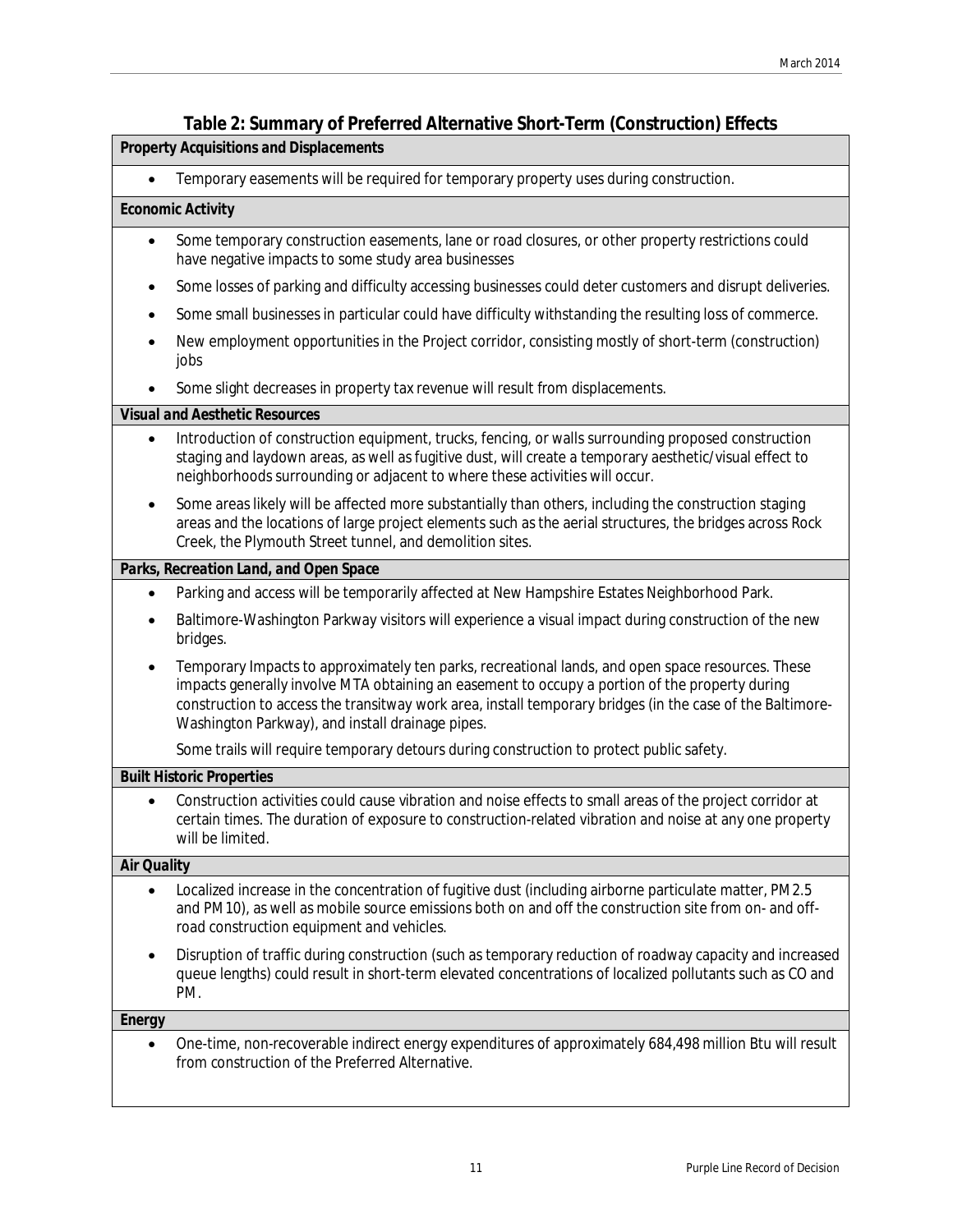### **Table 2: Summary of Preferred Alternative Short-Term (Construction) Effects**

### *Utilities*

• Impacts to existing utilities could include temporary service interruptions when an existing utility must be disconnected and a temporary or replacement service is installed. The duration of down time will depend on the utility type and complexity of construction.

### *Section 4(f) Resources*

• Temporary impacts on portions of properties for work areas during construction.

### *Noise and Vibration*

- Construction noise and vibration levels will vary depending on the type and duration of construction activity and the type and amount of equipment used. The location of sensitive receptors in relation to the construction activity and the duration of construction activities affect the potential for noise and vibration impacts.
- Track-related construction will move continuously along the corridor; therefore, the duration of exposure to construction-related noise or vibration at any one property will be limited.
- Some specialized construction work (tunneling, pile driving, and heavy equipment use) has the potential to create noise and vibration impacts. However, the impacts for these activities will be realized only for sensitive receptors in close proximity to these specific locations and not along the entire length of the transitway.
- x A potential exists for vibration-sensitive buildings to be impacted by non-track related types of construction such as the Purple Line station at the Silver Spring Transit Center, the Plymouth Street tunnel, and sections along the transitway where extensive bridge and retaining wall work will occur. However, the impact will be realized only for sensitive receptors in close proximity to these specific locations and not along the entire length of the transitway.
- x Construction of the Plymouth Street tunnel, which potentially will include blasting, is expected to be the longest sustained period of construction, and blasting typically will generate the most vibration. While overall excavation of the tunnel will last approximately 16 months, the anticipated duration of the blasting operations, if any, will be approximately four to six months depending on geological conditions.
- Certain construction activities, such as pile driving for new structures and retaining walls, will occur at numerous locations along the corridor and have the potential to create more vibration than other activities.

Trucking could occur seven days per week and 24 hours per day, but MTA will limit truck traffic to designated routes that contain a limited number of residential or sensitive structures and will result in the least disturbance to nearby residents.

### *Habitat and Wildlife*

- Decline and/or mortality of trees not removed could occur due to significant critical root zone (CRZ) disturbance, tree limb damage, changes in soil moisture, and soil compaction as a result of grading operations and other construction related activities.
- Some terrestrial wildlife may be temporarily displaced from their typical edge habitats.
- Possible construction-related short-term impacts to aquatic biota and habitat include physical disturbances or alterations to habitat, accidental spills either directly into water resources or indirectly through surface runoff, and sediment releases that could affect aquatic life. Earth-moving activities will expose soils that, if left in an unstable condition, could enter waterways during storms.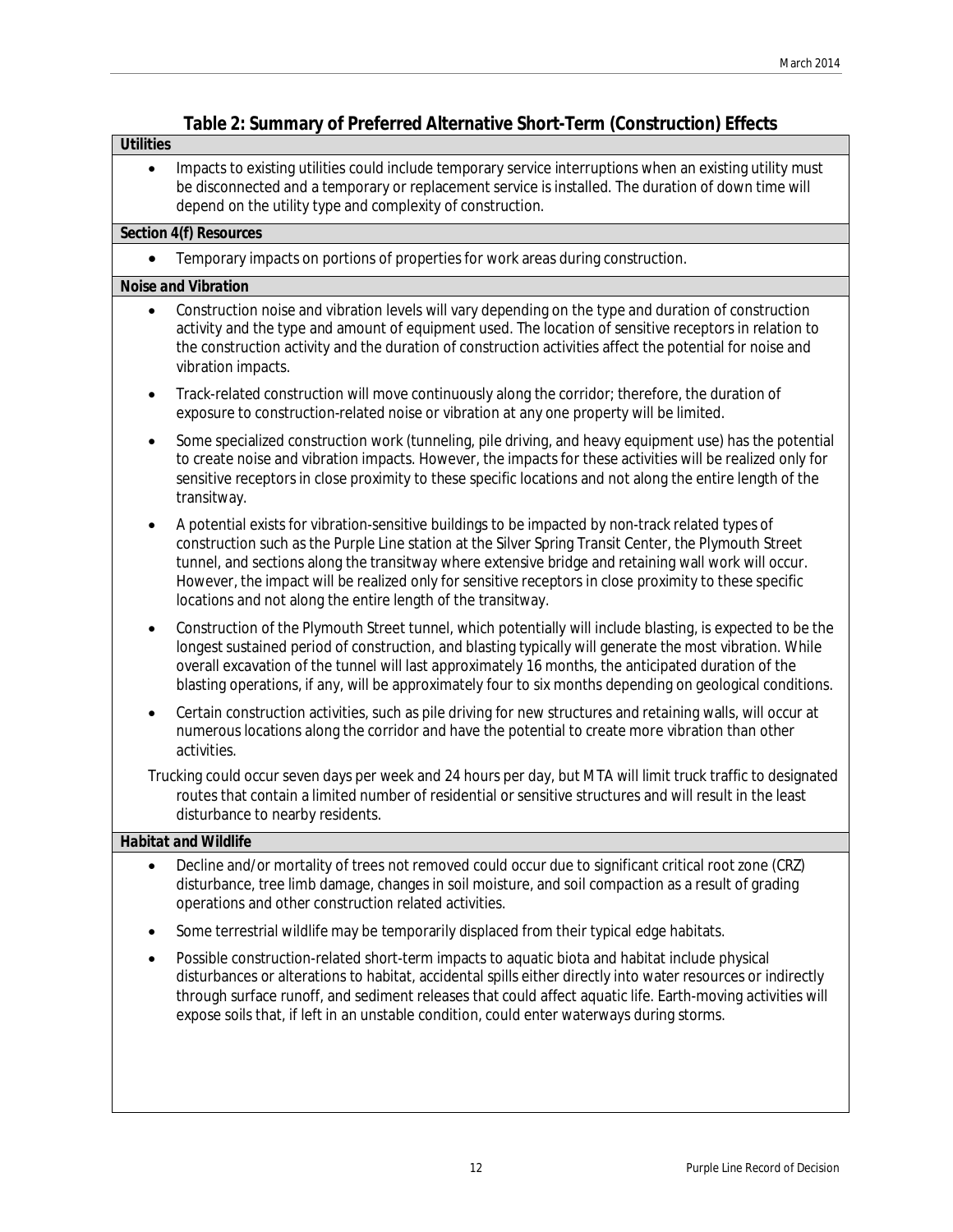## **Table 2: Summary of Preferred Alternative Short-Term (Construction) Effects**

### *Environmental Justice*

• Potential short-term effects to EJ and non-EJ neighborhoods include construction-generated dust, noise, vibration and vehicle emissions; changes in vehicular and pedestrian patterns and access; temporary loss or relocation of parking; interruptions in utility service; and other business disruptions, and visual impacts. FTA has determined that the Project will not result in disproportionately high and adverse effects on EJ populations.

### *Water Resources*

- Approximately 101 linear feet of in-stream construction will occur within Rock Creek to deconstruct, remove, and replace the existing bridge and bridge pier.
- Approximately 370 linear feet of stream diversions will result within the larger perennial streams, such as Northwest Branch and Northeast Branch to replace in-stream piers to widen existing bridges.
- Reconstruction of a vegetated stormwater management basin east of the intersection of East West Highway and Veterans Parkway will affect approximately 0.26 acres of a palustrine emergent wetland and approximately 83 linear feet of an intermittent stream.
- Reconstruction of a vegetated stormwater management basin north of East West Highway and west of Baltimore Washington Parkway will affect approximately 0.09 acre of palustrine emergent wetland, approximately 0.13 acre of palustrine forested wetland and approximately 83 linear feet of an intermittent stream.
- To facilitate cleaning of existing culverts under Ellin Road and facilitate positive flow through the triple box culvert under the transitway south of Ellin Road, approximately 109 linear feet of an intermittent stream will be temporarily disturbed north of Ellin Road.
- Short-term effects to surface waters will include physical disturbances or alterations to the ground surface over which water flows, accidental spills of construction materials, and sediment releases into the surface water that could affect aquatic life.
- Short-term effects on designated scenic and wild streams will occur during construction when equipment is placed near stream banks or in-stream diversions are implemented during pier removal.
- Construction of the Plymouth Street tunnel will have a short-term impact to localized groundwater resources as de-watering activities will be required to maintain a dry work zone.

### *Topography, Geology, and Soils*

Construction impacts will include excavation of slopes, resulting in short-term redirecting of runoff and small drainage patterns; soil erosion and instability; drilling and blasting of very thick boulder and rock substrate; dust hazards and vibrations from the excavation process.

#### *Hazardous Materials*

- Construction-related effects also are expected during shallow utility excavation and surface construction dewatering. These activities will not encounter contamination similar to deep excavation activities since the soils will not be in direct contact with groundwater. However, near-surface construction potentially will encounter residual petroleum, metal, and solvent contamination, which are expected to occur within five feet of ground surface in some areas.
- Tunneling and deep excavation activities potentially will encounter contamination within the excavated soils or tunnel muck because of the presence of residual soil contamination and contaminated groundwater.
- Dewatering activities near contaminated zones may result in the collection and discharge of contaminated groundwater, consisting of petroleum hydrocarbons.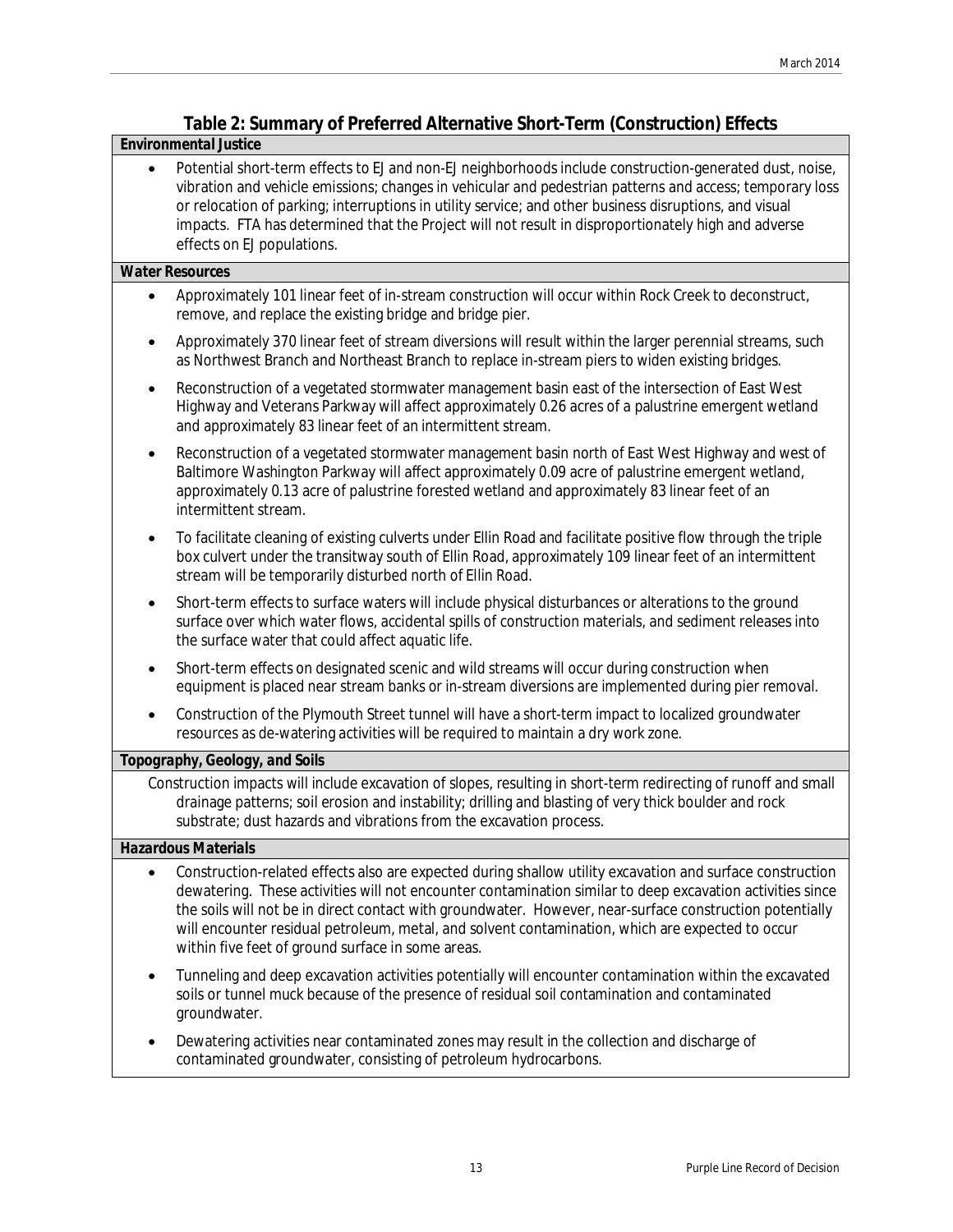Section 6 of this ROD describes the determinations and findings regarding project compliance with other federal laws and agency requirements: air quality conformity under the Clean Air Act, Section 106 of the National Historic Preservation Act, Section 4(f) of the US Department of Transportation Act, Executive Order 12898 on environmental justice, National Park Service acts, and Capper Cramton Act. Section 7 of this ROD summarizes FTA's determinations and findings on issues frequently raised in comments on the FEIS, including the Capital Crescent Trail, land use and neighborhood impacts, property acquisitions and displacements, visual impacts, noise and vibration impacts, and natural resources effects. Responses to all comments on the FEIS are provided in the Responses to FEIS Comments (Attachment C) of this ROD.

## 2.6 Measures to Avoid, Minimize, and Mitigate Effects

Means to avoid, minimize, and mitigate effects from the Preferred Alternative were presented in the FEIS and have been updated, in response to comments on the FEIS, and are set forth in Attachment A of this ROD. FTA will require implementation of the list of commitments and mitigation measures listed in Attachment A as a condition of any grant for the Project; FTA will also require MTA to submit written reports on its progress in implementing the commitments and mitigation measures. FTA will monitor this progress through quarterly reviews of the Project's progress.

# 3. Public Outreach and Opportunities to Comment

From the initiation of the project by the NOI, public involvement has been essential in the design and planning of the Purple Line. MTA has used a wide range of outreach techniques: meetings, focus groups, open houses, newsletters, a project website, e-mail blasts, brochures and fact sheets (both on the Project as a whole and on specific topics), a Facebook page, and tables at events such as community fairs and festivals. Using these techniques, MTA has coordinated with agency partners, local businesses, and residents since the Notice of Intent (NOI) to initiate the NEPA process was published in the Federal Register on September 3, 2003.

As described in more detail in Section 6.4 below, MTA's public outreach program during the NEPA process created meaningful opportunities for public engagement for all members of the community, including traditionally under-represented stakeholders such as environmental justice (EJ) populations. MTA also monitored its public outreach effectiveness and made additional efforts in communities when it was not achieving engagement to other project corridor locales.

MTA held open houses periodically to present and discuss the Project. Altogether, there have been six rounds of open houses during which MTA collected comments and feedback from attendees. For each round, members of the public were invited by corridor-wide mailings and announcements on the website. To maximize attendance, MTA held four to five open houses in convenient locations in each round, and each of those open houses covered the whole project. The open houses have been well attended throughout the Project, with approximately 350 participants at the first round of open houses, and ranging from 500 to 800 attendees over the five rounds of meetings held since then.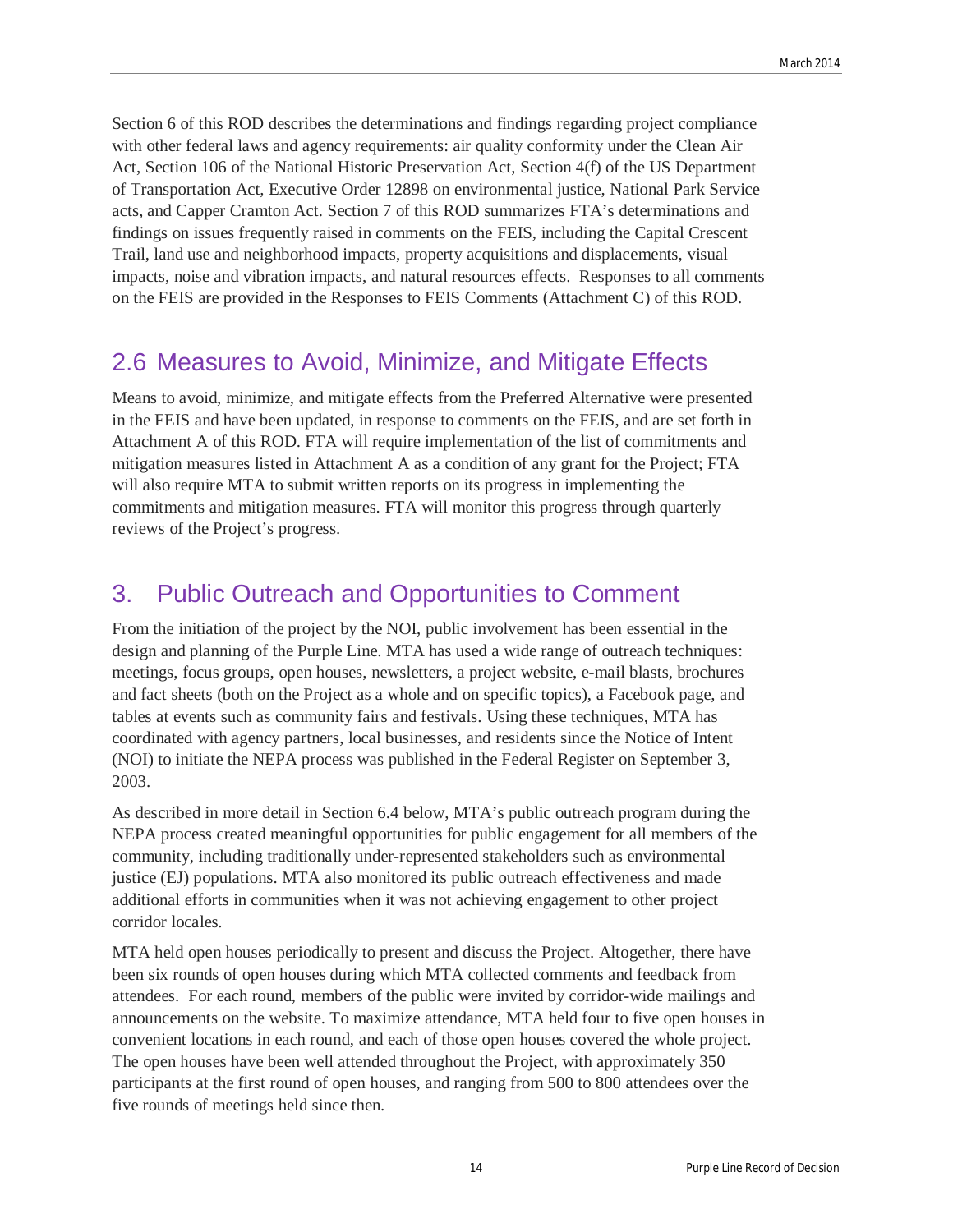During the development and screening of alternatives, MTA created Community Focus Groups. Initially, the study corridor was divided into six geographic areas. Community and civic associations in each area were invited to designate a representative to the Community Focus Group for that area, with the intent that the alignment options through that area could be discussed and compared by local stakeholders. By asking for a representative from each community organization, MTA aimed for a group that was small enough to have a discussion around a table, rather than a formal presentation where people might be reluctant to voice opinions or concerns. It became apparent that two of the Community Focus Groups covered too large an area or included areas that were too dissimilar; they were each split in two. As a result, there were a total of eight Community Focus Groups. Multiple rounds of Community Focus Group meetings occurred between 2005 and 2009.

After the release of the AA/DEIS on October 17, 2008, the general public, and resource and regulatory agencies, were offered the opportunity to review and comment on the AA/DEIS during FTA public review process, pursuant to the National Environmental Policy Act. This process included four public hearings held in the Project area and a 90-day public and governmental comment period from October 17, 2008 through January 14, 2009. Over 750 people attended the Purple Line public hearings in November 2008. Four different hearings were held throughout the Purple Line corridor, and at each one an Open House allowed attendees to review project information, ask questions and provide comments. Over 3,300 comments were received on the AA/DEIS in the form of written and oral testimony at the public hearings, as well as letters, faxes, and emails. Twelve separate petitions were submitted with thousands of names. Comments were provided by elected officials, community organizations, government and regulatory agencies, residents, special interest groups, and nonprofit organizations.

After the selection of the LPA in August 2009, MTA created a new format for community meetings. MTA created Neighborhood Work Groups for each of the 21 station areas and topics including the CSX corridor, Capital Crescent Trail, Wayne Avenue, Bonifant Street Businesses, University Boulevard, Kenilworth Avenue, and Ellin Road.

Members of the public were invited through newsletters, the website, and sign-up sheets to sign up for the Neighborhood Work Groups. The meetings focused on detailed issues such as individual station design, station access, or streetscaping on a block-by-block basis.

In spring 2010, the MTA launched a general community outreach effort. The public involvement staff set up information tables at over 25 community events (such as fairs, festivals, and farmers markets) and at various community centers (such as shopping centers), providing general project information, newsletters, fact sheets, brochures, and sign-up sheets for the mailing list. When requested, Spanish-speaking staff attended these meetings.

Throughout the Project planning process, MTA has met with community and civic associations, business groups, residents, advocacy groups, property owners and others in the corridor. Topics ranged from general project overviews to detailed discussions of the then most current proposed design at specific locations.

When FTA approved the Purple Line FEIS on August 28, 2013, the document was made available to the public and federal, state, and local agencies for review and comment (Distribution List in FEIS Appendix C). The formal Notice of Availability was published in the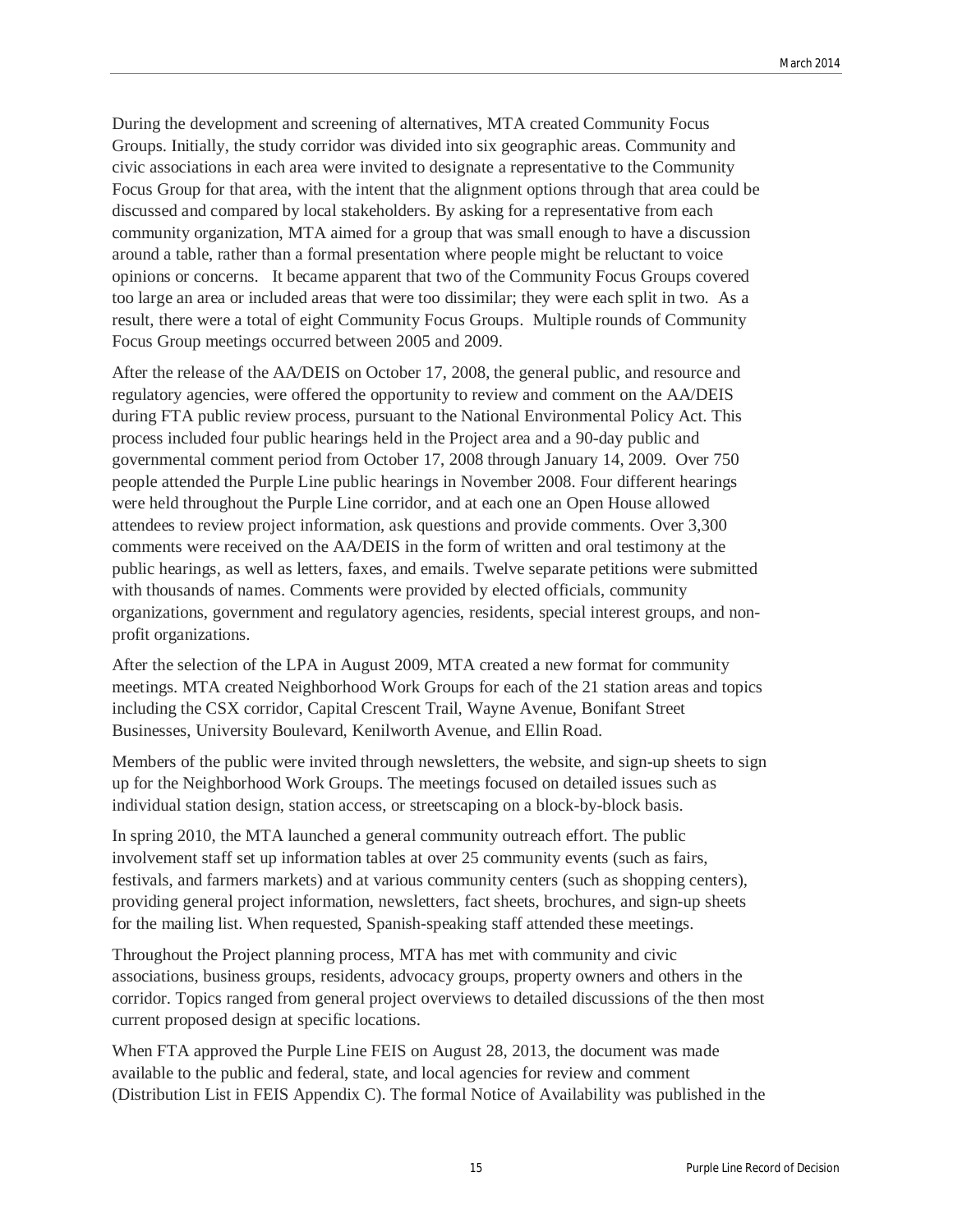Federal Register on September 6, 2013, initiating a public review and comment period that extended from September 6, 2013 through October 21, 2013.

FTA received approximately 1,000 comments via the Project website, hard copy, or email during the 45-day public comment period. Comments came from elected officials, community organizations, government and regulatory agencies, residents, stakeholder groups, and nonprofit organizations. The most frequent topics of comment included support for the Purple Line; opposition to the Purple Line; opposition to the use of the Georgetown Branch right-ofway; support for other alternatives, modes, and alignments; concerns about environmental impacts; construction; operations; cost and funding; and safety.

Comments in support of the Project included a wide range of topics, most commonly the environmental benefits and improved accessibility in the region that will be provided by the Purple Line. Comments opposing the Project included a local jurisdiction and some members of the public. These comments primarily focused on the use of the Georgetown Branch rightof-way for the Project, loss of trees, the addition of a transitway adjacent to the trail (and behind residences), safety of trail users, noise and visual impacts, cost, adverse environmental impacts including development inducement, and lack of need. FTA and MTA received no comments related to the Baltimore-Washington Parkway.

Attachment C of this ROD provides a summary of the comments received on the FEIS, together with FTA and MTA responses. Responses to each comment letter from a federal, state, regional, county agency, or government are provided in a side-by-side format with the letter on one side of the page and the responses on the opposite side of the page. Responses to the public comments are organized by common themes and concerns; the responses are coded and cross-referenced to the actual comments by means of an index of commenter names and comment codes. This index references a table that, because of its size, is produced only in electronic format and is available on the Project website www.purplelinemd.com. The table identifies the commenter name or affiliation; the issues raised by each commenter, and associated comment codes. Each comment included in the table has been categorized based on the main point of the comment. The electronic format also includes each original comment correspondence received, along with a corresponding comment code for cross referencing to the summary table.

MTA is committed to continue working with the federal, state and local agencies, elected officials, the counties, advocacy groups, and the public as the Purple Line project advances. Specific commitments regarding continued outreach and coordination are identified in Attachment A of this ROD.

# 4. Updates to Information in the FEIS

Since publication of the Purple Line FEIS, FTA and MTA have identified a number of minor items in the FEIS that warrant clarification or correction to promote reader understanding. In one case described below, action taken since the FEIS by the Montgomery County Council warrants re-affirmation of a statement made in the FEIS. In other cases, minor typographical errors are corrected by the Errata Sheet provided in Attachment G of this ROD. In all cases, FTA has determined that the nature of these items is minor and does not substantially change the determinations and decisions FTA has made in the FEIS or this ROD.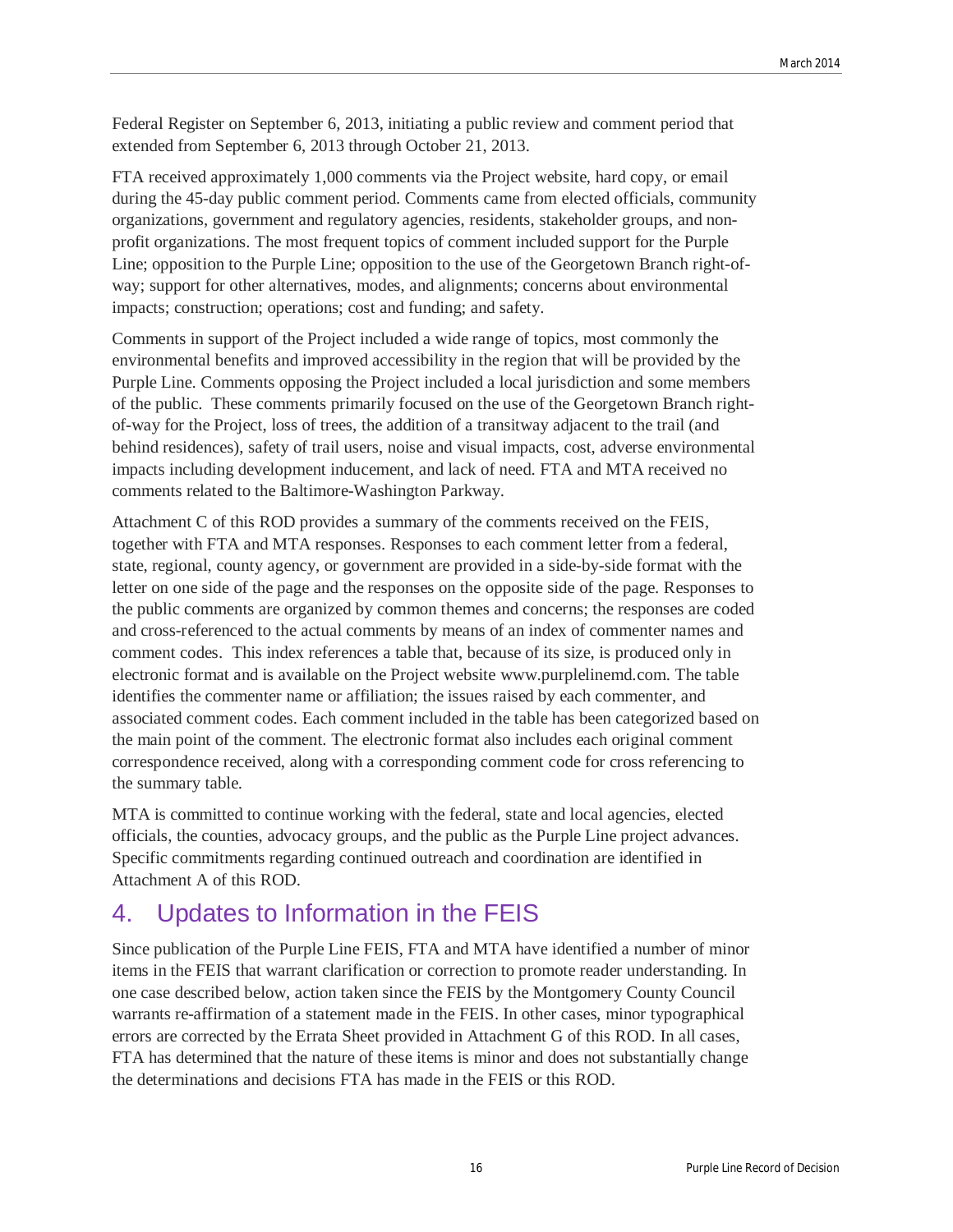# 4.1 Montgomery County BRT Network

On November 26, 2013, the Montgomery County Council voted to approve their Long-Range Transportation Plan, which includes a network of bus-only lanes to enable BRT service. Approval of the county's plan is a first step toward planning the BRT project, but the BRT project remains an uncommitted project that is not in the MWCOG's adopted financially Constrained Long-Range Transportation Plan. Uncommitted means the BRT project remains unfunded. Thus, the FEIS statement on page 2-19 remains true: "Because the Montgomery County BRT is still in development, and is not adopted or funded, it is not included in the No Build Alternative." If the County's BRT project were to be developed, it will interface with and complement rail service in the county, including the Purple Line, Metrorail and MARC.

# 5. Design Refinements Since the August 2013 FEIS

The environmental and socioeconomic impacts evaluated in the August 2013 Final FEIS for the project were based on conceptual engineering plans. MTA, in coordination with the FTA, refined the conceptual engineering plans of the Purple Line Preferred Alternative in response to comments and coordination to reduce environmental and socioeconomic impacts, and to respond to updated mapping and more detailed engineering. Some of the refinements were considered prior to the publication of the FEIS and were presented at the May 2013 Open Houses; however, they were not incorporated into the FEIS due to the need to coordinate with the public and agencies, and complete the environmental analysis. Other refinements were made by MTA, in coordination with the FTA, after the FEIS during meetings with agencies, property owners, and stakeholder groups in the project corridor and after consideration of public comments related to the FEIS. MTA performed more detailed engineering at specific locations and/or corridor wide to:

- Refine the location and configuration of project elements, including elements of the Capital Crescent Trail, traction power substations, and signal bungalows;
- Reduce project impacts to sensitive environmental resources;
- Reduce project impacts to adjacent homes and businesses;
- Reduce the Project-related right-of-way acquisition;
- Respond to agency, stakeholder and public comments (see ROD Attachments C and E);
- Improve station access and circulation;
- Improve water quality by expanding some stormwater management facilities;
- Address project-related changes to access and parking;
- Improve traffic operations;
- Respond to adjacent planned development;
- Reflect more detailed drainage, stormwater management and utility design; and
- Address updated survey data, right-of-way information, mapping and design criteria.

Most of MTA's design refinements are entirely within the FEIS Limits of Disturbance (LOD), without changing the LOD. For example, some refinements involved shifting a stairway location in a station area, which leaves the LOD unchanged. In some cases, the design refinements enabled MTA to reduce the LOD, thereby having fewer impacts on the natural and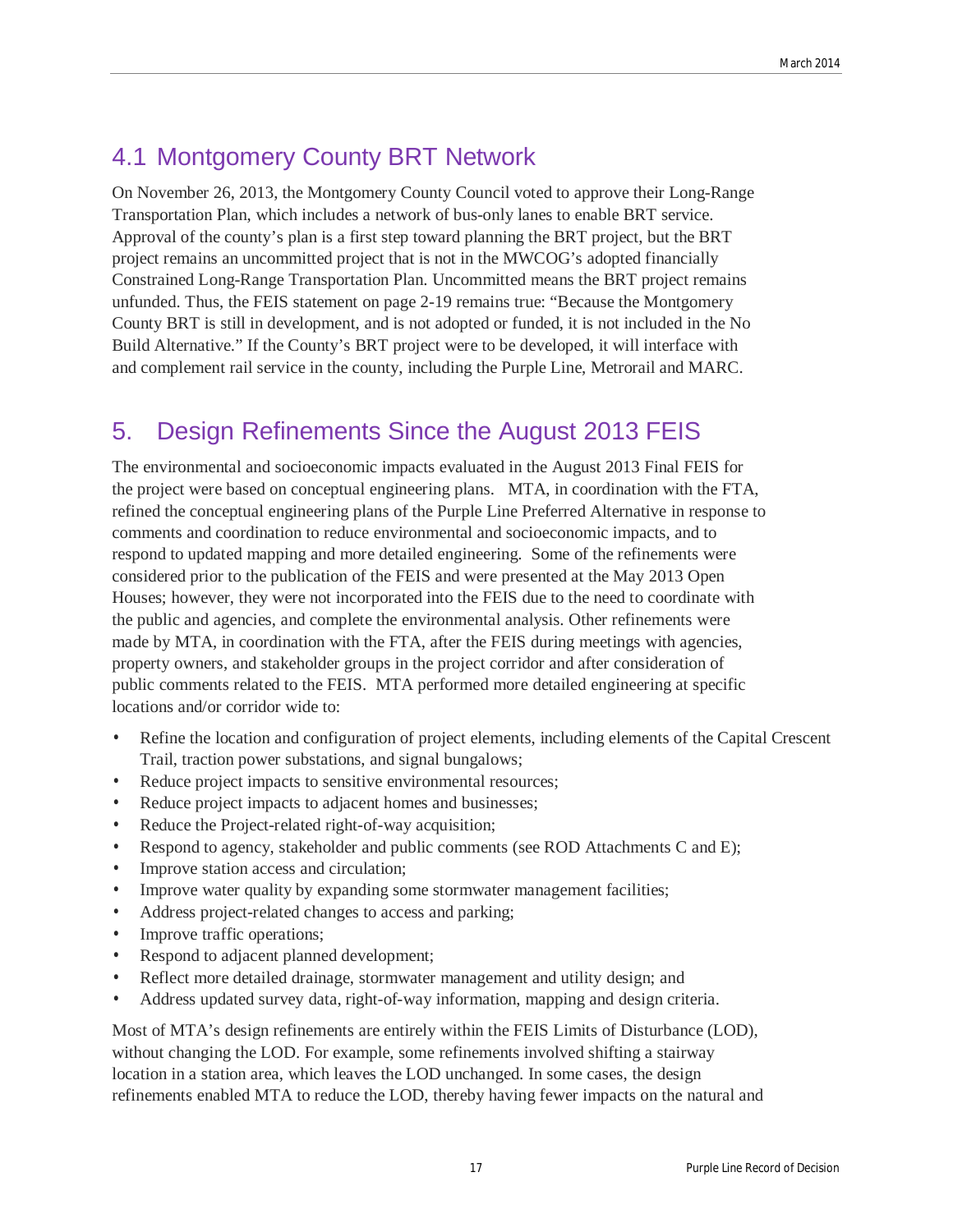built environment than presented in the FEIS. In a few instances, MTA's design refinements resulted in a slightly expanded LOD. These refinements are incorporated into the description of the Preferred Alternative in the Final Section 4(f) Evaluation, Attachment D of the ROD, and shown on the 30 percent design drawings posted on the Project website (see December 2013 drawings titled, "Preliminary Engineering, Purple Line Light Rail").

Attachment F of this ROD describes each refinement, the reason for each refinement, and the effect of each refinement. MTA's design refinements are typical of projects that move from conceptual engineering into preliminary design.

FTA's and MTA's cumulative assessment of the design refinements indicates an overall reduction in the number of parcels affected by the project. MTA has reduced the number of properties affected by the project from the over 700 described in the FEIS (both property acquisition and temporary easements) to approximately 615 properties. In addition, slight increases in LOD at specific locations are offset to some degree by reductions in the LOD in other areas as compared to the FEIS LOD. MTA's refinements also provide greater benefits compared with the FEIS design, such as improvements to traffic and transit operations, trail experience, and water quality.

FTA and MTA assessed each refinement individually, and then collectively to determine the anticipated change in effects, if any, to the natural and built environment. FTA has determined that these design refinements since the FEIS are typical of refinements made by a project sponsor as public and agency outreach continues and engineering design advances in response to that outreach during the NEPA process. In addition, FTA has determined in accordance with 23 CFR 771.129 that the design refinements since the FEIS do not result in new significant impacts beyond those evaluated in the FEIS. Refinements that affect park and historic resources have been included in the Section 106 Programmatic Agreement (PA) and Final Section 4(f) Evaluation, as appropriate. Both the PA and Final Section 4(f) Evaluation are attached to the ROD. Therefore, no supplemental environmental documentation is warranted beyond inclusion of these design refinement findings in the Record of Decision. FTA and MTA will continue to address concerns related to the project's design and will strive to reduce impacts as the project moves into final design.

# 6. Determinations and Findings Regarding Other Laws 6.1 Conformity with Air Quality Plans

The Transportation Conformity Rule, which was promulgated by US Environmental Protection Agency (US EPA) under the Clean Air Act (CAA), provides criteria and procedures for determining conformity of transportation plans, programs and projects funded or approved under 49 USC §5323(c) and 49 USC §5309 to State Implementation Plans (SIPs). This project is located in Montgomery and Prince George's Counties. The attainment status of this area (including both counties) is as follows:

- Maintenance area for Carbon Monoxide (CO);
- Nonattainment area for particulate matter  $2.5 \, (\text{PM}_2, 5)$
- Moderate nonattainment area for ozone.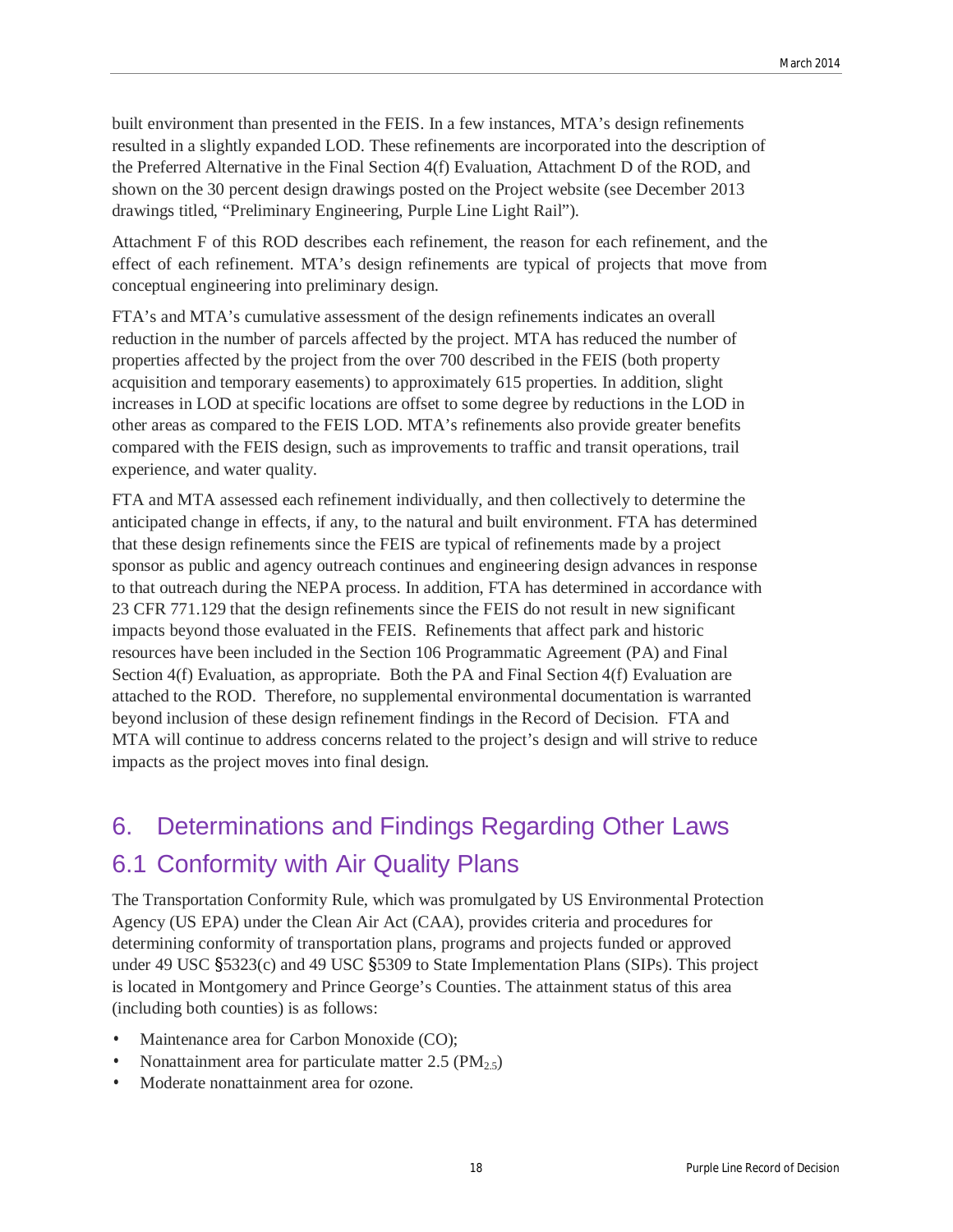Because of the Project area's air quality status, a conformity determination is required for the Project. This determination requires the following findings:

- The project must originate from a conforming transportation plan and program;
- The project must not cause or exacerbate a violation of the National Ambient Air Quality Standards (NAAQS) in any area; and
- The project must not delay timely attainment of any standard or any required interim emission reduction or other milestones in any area.

Transportation projects that originate from a conforming Transportation Improvement Plan (TIP) are considered to conform to the rule. The Purple Line project is listed as Project ID #2795 in the 2013-2018 TIP and as Project ID #1042 in the 2012 CLRP, both approved by the National Capital Region Transportation Planning Board on July 18, 2012. Inclusion of the Purple Line in the conforming TIP and CLRP designates the Purple Line as a conforming transportation project and precludes the need for a separate regional emissions analysis. Impacts to air quality from EPA-designated criteria pollutants were assessed for compliance with EPA Transportation Conformity Rule (40 CFR Part 93), consistent with the NAAQS.

A microscale analysis is typically completed for fine particulate matter  $(PM_{2.5})$ . However, the Purple Line meets the CAA and 40 CFR 93.116 requirements for  $PM_{2.5}$  without a microscale analysis because its electric light rail vehicles will not increase the amount of diesel vehicles in the study area, which are primary contributors of  $PM_{2.5}$  emissions. In addition, a project-level analysis of  $PM_{2.5}$  impacts was not required because LRT projects are not projects "of air quality" concern" as defined in 40 CFR 93.123(b) (1) and US EPA's 2006 Transportation Conformity Guidance for Qualitative Hot-spot Analyses in  $PM_{2.5}$  and  $PM_{10}$  Nonattainment and Maintenance Areas.

MTA completed a microscale analysis for carbon monoxide (CO). This screening method is recommended by EPA as it examines the intersections with the highest volumes and worst levels of service (LOS) to represent a cross section of the "worst case" intersections. It is assumed that if these "worst case" intersections do not violate the National Ambient Air Quality Standards (NAAQS), then all other intersections in the study area with lower volumes and a better LOS should also not violate the NAAQS. The microscale analysis determined that no long-term air quality impacts will result from the Preferred Alternative. The Preferred Alternative is predicted to decrease (compared to the No Build Alternative) regional pollutant burdens by approximately 0.1 to 0.2 percent. No violations of the NAAQS are anticipated, and the Project is not considered a project of air quality concern regarding fine particulate matter  $(PM_{2.5})$  emissions. These determinations have been confirmed through the interagency consultation process finalized in November 2012. Therefore, the project will comply with the conformity requirements established by the CAA.

In addition, mobile source air toxic emissions will likely be lower than present levels in the design year as result of US EPA's national control programs. More detailed discussion of air quality is provided in FEIS Chapter 4.10.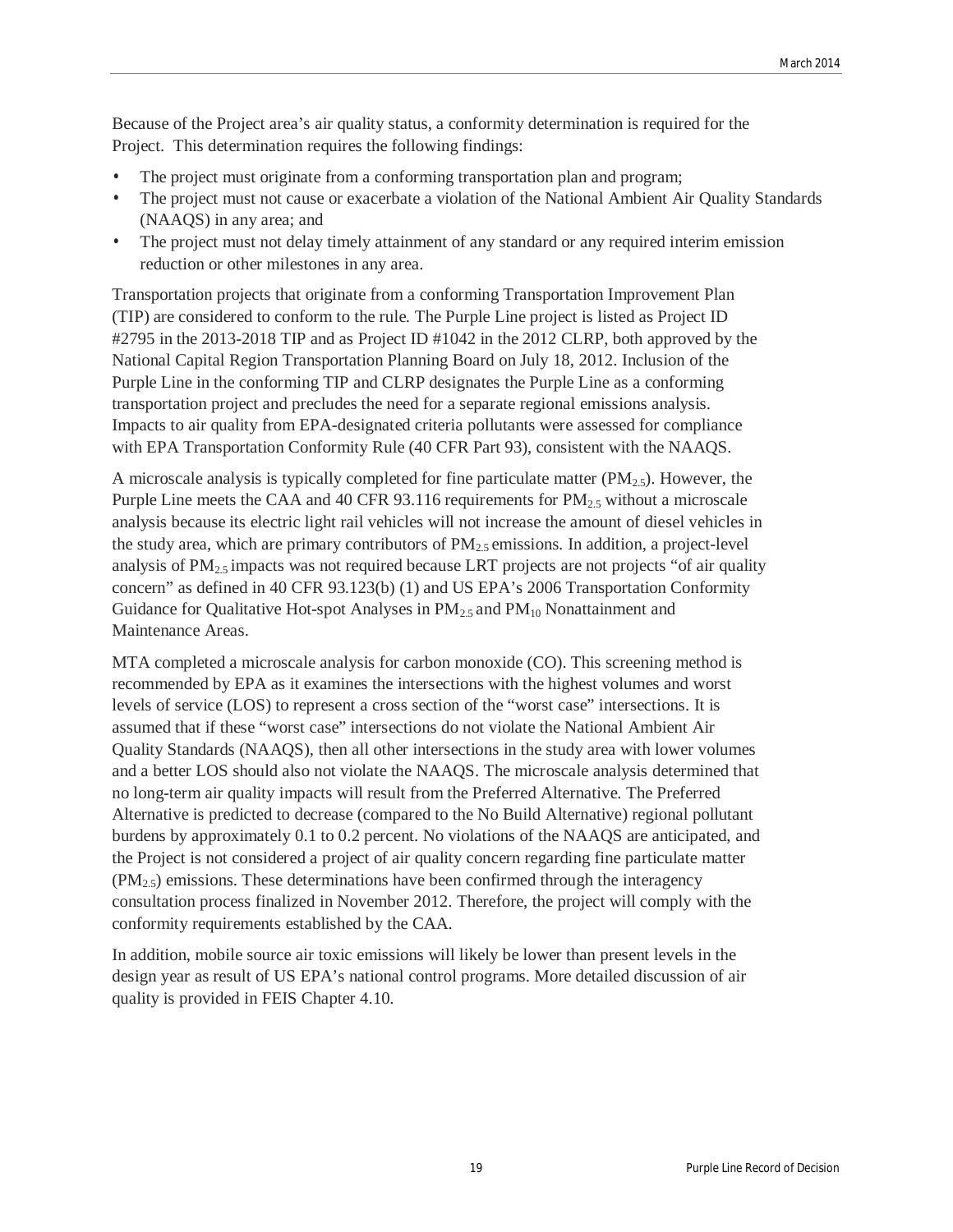# 6.2 Section 106 of the National Historic Preservation Act

The effects of the Preferred Alternative on historic and archaeological resources were assessed in accordance with the regulations (36 CFR Part 800) implementing Section 106 of the National Historic Preservation Act of 1966. Though MTA coordinated with the Maryland State Historic Preservation Officer (MD SHPO) during the AA/DEIS, FTA initiated formal Section 106 consultation on October 27, 2011. The Advisory Council on Historic Preservation declined participation in the Section 106 process for the Project on August 14, 2013.

The area of potential effects (APE) for the Project was determined by FTA in consultation with the MD SHPO. MTA evaluated 278 architectural resources in the APE. Twelve properties were previously recorded and are either eligible for, or are listed in, the National Register of Historic Places (NRHP). An additional eleven properties identified through MTA's research bring the total number of historic properties eligible for or listed in the NRHP within the APE to 23.

In accordance with Section 106, and as presented in FEIS Chapter 4.7.3, the FTA has determined that the Preferred Alternative will have the following effects on historic properties:

- No Effect or No Adverse Effect on 20 historic properties; and
- Adverse Effect on three historic properties:
	- o Falkland Apartments
	- o Talbot Avenue Bridge
	- o Metropolitan Branch B&O Railroad

Therefore, FTA has made an overall finding of adverse effect on historic properties for the Preferred Alternative. In a letter dated November 6 2013, the MD SHPO concurred with FTA's Section 106 findings of adverse effect for Falkland Apartments, Talbot Avenue Bridge, and Metropolitan Branch B&O Railroad. The MD SHPO also concurred with FTA's findings of no effect and no adverse effect for the remaining historic properties in the APE (Attachment E).

The Programmatic Agreement (PA) (Attachment B), was executed by the FTA, NPS, MTA, and MD SHPO on March 14, 2014 in accordance with Section 106 of the National Historic Preservation Act of 1966 (as amended). The PA stipulates processes FTA, NPS, MTA and the appropriate Section 106 consulting parties will undertake as the Project advances regarding historic properties.

In addition, the PA includes requirements MTA will follow to avoid adverse effects to the Columbia Country Club; Sligo Creek Parkway, University of Maryland, College Park; Rossborough Inn; and Baltimore-Washington Parkway through the use of sensitive design and positive protection measures. Among the requirements are guiding principles of design, procedures for signatory and consulting party review of designs, specific design and consultation requirements regarding the University of Maryland, College Park, Baltimore-Washington Parkway, and Area K Domestic Site.

Finally, the PA includes stipulations for identifying, evaluating, and treating unforeseen effects on historic properties due to changes made during design development, alignment modifications, or as a result of associated ancillary activities including, but not limited to,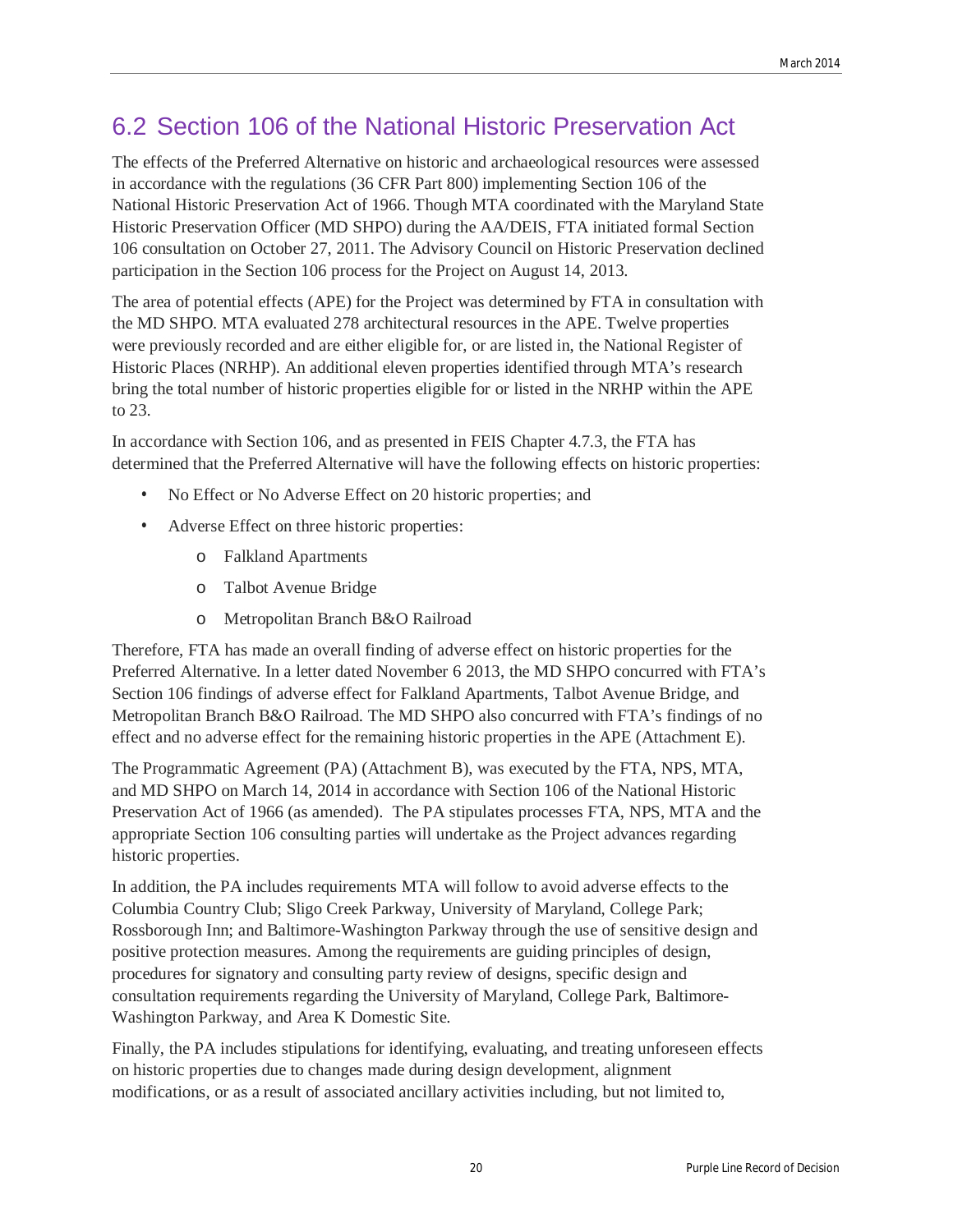construction staging areas, stormwater management facilities, wetland mitigation areas, reforestation areas, environmental stewardship activities or other actions. The Section 106 PA outlines the work efforts to be undertaken if previously unknown archeological resources are discovered during project implementation.

The PA provided in Attachment D of this ROD is a refinement of the draft PA that was included in the FEIS. Refinements to the PA since the FEIS are the result of FTA and MTA coordination with the Section 106 consulting parties since the FEIS regarding Project effects on historic properties, as well as Project minimization and mitigation commitments related to the affected historic properties.

# 6.3 Section 4(f)

Section 4(f) of the US Department of Transportation Act of 1966, 49 USC §303(c) is a federal law that protects publicly owned parks, recreation areas, wildlife and/or waterfowl refuges, as well as significant historic sites, whether publicly or privately owned. Section 4(f) requirements apply to all transportation projects that require funding or other approvals by the USDOT. As a USDOT agency, FTA must comply with Section 4(f). FTA's Section 4(f) regulations are at 23 CFR Part 774.

FTA cannot approve a transportation project that uses a Section 4(f) property, as defined in 23 CFR 774.17, unless FTA determines that:

- There is no feasible and prudent avoidance alternative, as defined in 23 CFR 774.17, to the use of land from the Section 4(f) property, and the action includes all possible planning, as defined in 23 CFR 774.14, to minimize harm to the property resulting from such use (23 CFR 774.3(a)); or
- The use of the Section 4(f) property, including any measure(s) to minimize harm (such as any avoidance, minimization, mitigation, or enhancement measures) committed to by the applicant will have a *de minimis* use, as defined in 23 CFR 774.17, on the property (23 CFR 774.3(b)).

As stated in the Final Section 4(f) Evaluation in Attachment D of this ROD, the Preferred Alternative will result in:

- Temporary occupancy (not a use) of three park and recreation properties, one of which is also an historic property;
- *de minimis* impacts to eight park and recreation properties and historic sites; and
- Permanent use, not *de minimis*, of two park and recreation properties and three historic sites

A Draft Section 4(f) Evaluation was prepared, and was included in the FEIS, which was made available to the U.S. Department of the Interior for the required 45-day review period, which occurred concurrently with the review period for the FEIS. No comments were received from the U.S. Department of the Interior within 15 days after the close of the 45-day comment period. In accordance with 23 CFR 774.5(a), FTA assumes a lack of objection from the U.S. Department of the Interior.

FTA obtained concurrence from the officials with jurisdiction regarding its determinations of *de minimis* impact and temporary occupancy exception. FTA received written concurrence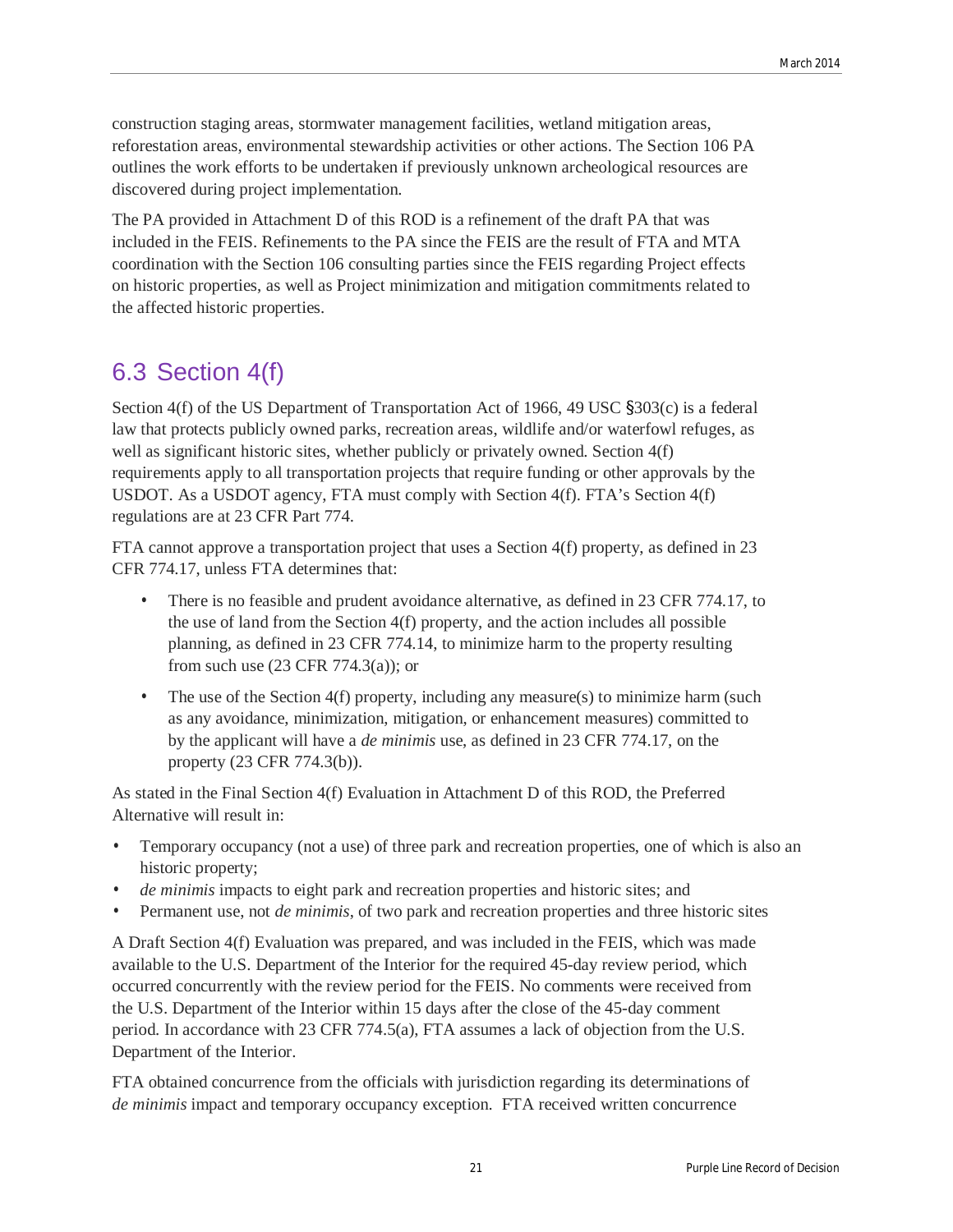from the Maryland – National Capital Park and Planning Commission (M-NCPPC) Montgomery County Department of Parks (dated October 17, 2013 and January 3, 2014), M-NCPPC Prince George's County (dated January 24, 2014), and the National Park Service, National Capital Parks – East (dated March 18, 2014). The signed concurrence letters are provided in Attachment E of this ROD. The MD SHPO signed the Section 106 Programmatic Agreement stating no adverse effect to properties for which FTA made a *de minimis* impact determination; therefore the MD SHPO provided concurrence as set forth in the Section 4(f) regulations.

Having considered comments on the Section 4(f) evaluations presented in the FEIS and having consulted with the US Department of the Interior, FTA has concluded that: a) there are no feasible and prudent alternatives to the use of land from the Talbot Avenue Bridge, Metropolitan Branch, B&O Railroad, and the Falkland Apartments; and b) the Project includes all possible planning and measures to minimize harm to that Section 4(f) resource resulting from such use. The Final Section 4(f) Evaluation is included in Attachment D of this ROD. The measures to minimize harm to Section 4(f) resources are included in the list of mitigation measures in Attachment A and in the PA (for historic properties) in Attachment B.

# 6.4 Environmental Justice

FTA and MTA assessed the potential for Purple Line effects on minority and low-income communities (known as EJ populations) as required by Executive Order (EO) 12898, *Federal Actions to Address Environmental Justice in Minority Populations and Low-Income Populations*. Using the Council on Environmental Quality's *Environmental Justice Guidance under the National Environmental Policy Act* (CEQ 1997) and the USDOT's procedures provided in their *Updated Final Order on Environmental Justice*, 5610.2(a) (USDOT May 2012), and FTA Circular 4703.1, the majority of the Project corridor is comprised of minority and/or low-income populations. FEIS Chapter 4.19 provides more detail regarding the environmental justice analysis.

MTA implemented a public outreach strategy that created meaningful opportunities for public engagement for all members of the community, including members of the EJ population. MTA also monitored its public outreach effectiveness in EJ communities and made additional efforts in EJ communities when it was not achieving comparable engagement of EJ populations. Expanded participation of low income and minority populations in the Purple Line decisionmaking process has been advanced through:

- Expanded outreach to environmental justice communities to encourage attendance at, and participation in project meetings and open houses.
- Translation of outreach materials into Spanish
- Flyers hand delivered to homes in EJ neighborhoods for community meetings with low attendance.
- Direct mailing inviting residents in EJ neighborhoods to Community Focus Groups where neighborhoods were not being sufficiently represented (Community Focus groups were typically composed of representatives of community associations, but where there was low participation, MTA reached out to invite local residents directly).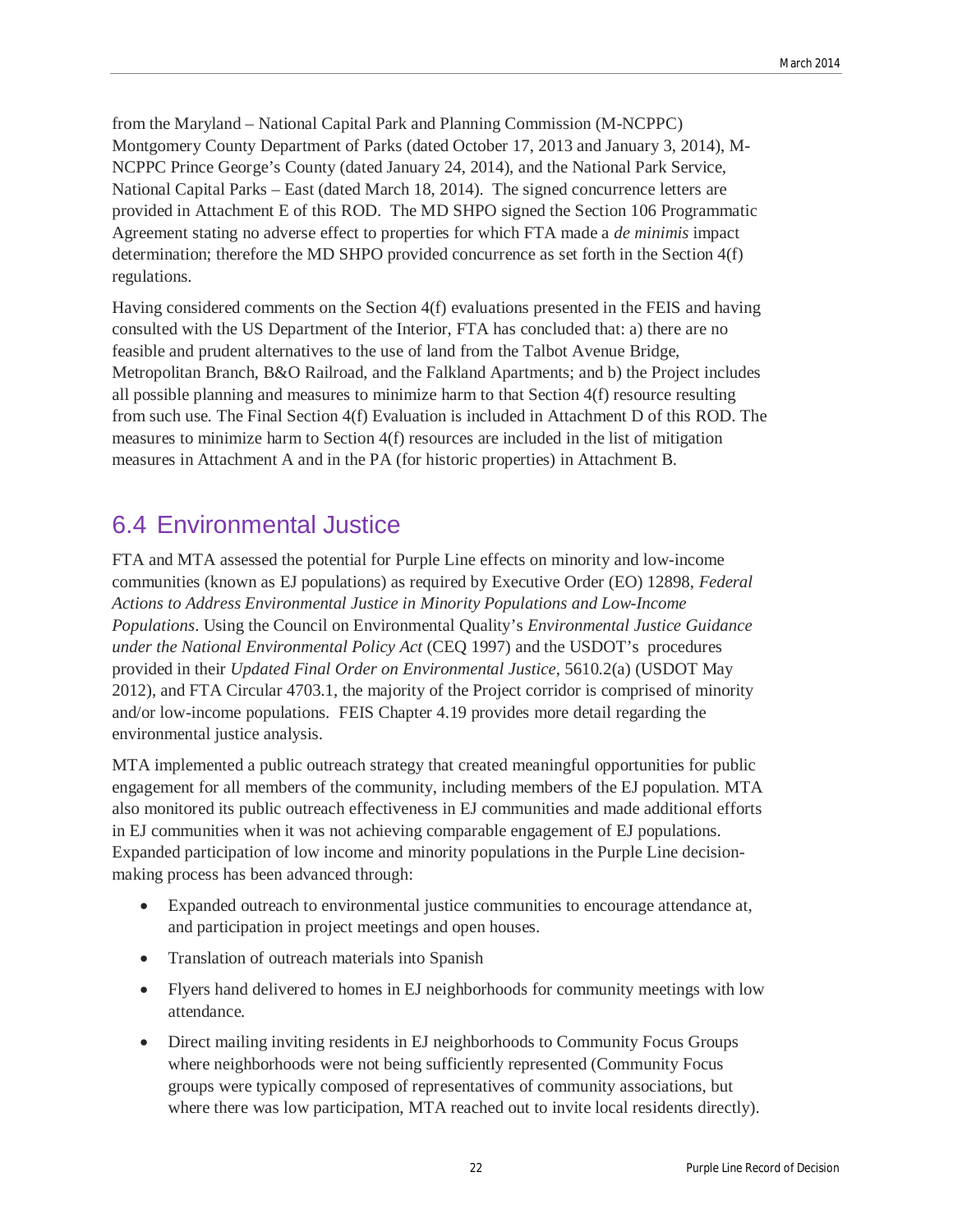- Invitations to Community Focus Groups sent to leaders of local houses of worship in EJ neighborhoods.
- Meetings with city and county agency staff, local elected officials, and community leaders to identify leaders of local communities, particularly those traditionally underrepresented in the civic process. The groups identified included Action Langley Park, Impact Silver Spring, Puente Inc., and CASA de Maryland.
- Other community representatives identified and invited to participate in the Community Focus Group meetings were:
	- o Prince George's County Latino Affairs Liaison
	- o Montgomery County Department of Housing & Community Affairs
	- o Montgomery County Business Development Specialist

MTA's engagement with affected communities enabled MTA to reduce project impacts or make other improvements to address community concerns. At Lyttonsville, for example, MTA refined the configuration of the proposed yard to address community concerns regarding visual, noise and light effects of the yard, and the number of business displacements that will occur through a series of Neighborhood Work Group meetings, a field tour with community representatives, targeted meetings with business owners, and meetings regarding the county's proposed Sector Plan for the Lyttonsville area. As refined, stormwater facilities, storage tracks and the parking deck are "stacked" to reduce the amount of land impacted and to minimize visual, noise and light effects. Storage activities are located away from residential areas. Land fronting Brookville Road east of Lyttonsville Place is preserved for future redevelopment, a condition strongly favored by the community.

Another example of MTA's proactive public outreach involved residents in a Riverdale Road EJ community. Community concerns regarding the impacts of the median-running Locally Preferred Alternative, included acquisition of front yards and prohibition of left turns into and out of residential driveways on Riverdale Road. MTA coordinated with the county and community by means of community and public meetings. Meeting notification included invitations in English and Spanish to the residents and owners of property on Riverdale Road and the Eastpines neighborhood behind the homes on Riverdale Road, reminder phone calls, door-to-door in person notifications, and invitations to county departments and elected officials. Spanish language translation was provided at the meetings, which emphasized twoway dialogue. As a result of this outreach, the community strongly supported the idea to shift the Purple Line alignment to the south side of Riverdale Road, displacing the residents. Residents stated they would rather be displaced than lose portions of their front yards and have reduced access entering and exiting their properties by car.

As discussed in FEIS Chapter 4.19, communities including EJ populations within the Project corridor will experience some adverse effects from the Preferred Alternative during construction and operations. For example, during construction, the Project has the potential to temporarily cause dust, noise, vibration and vehicle emissions; changes in vehicular and pedestrian patterns and access; temporary loss or relocation of parking, interruptions in utility service; and visual impacts. The Project will require some permanent business property acquisitions, including business relocations; partial, permanent residential property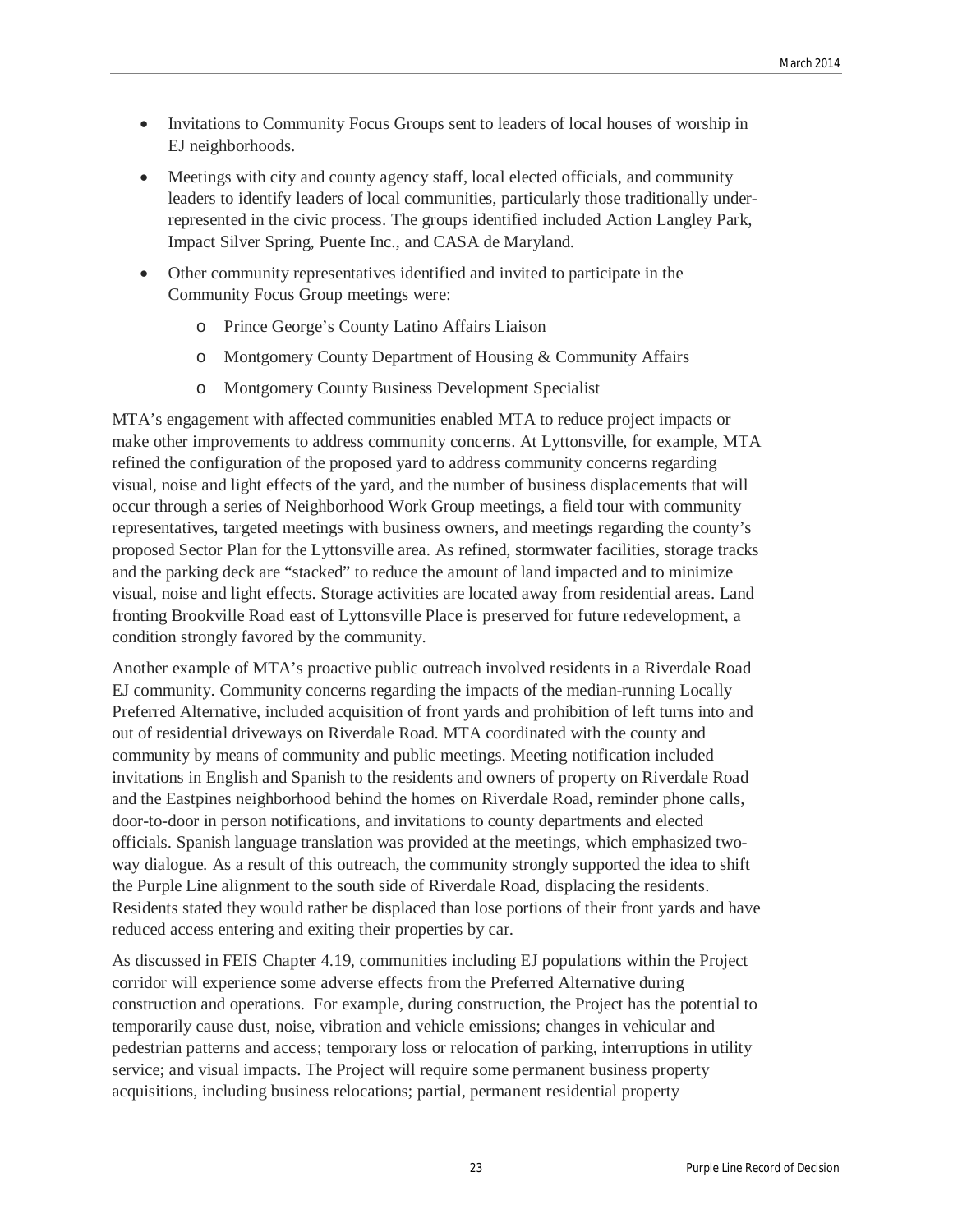acquisitions; residential displacements; and permanent parking impacts. The Project may result in increased rents in the corridor.

MTA will also develop and implement the commitments and mitigation measures regarding EJ communities described in Attachment A of this ROD. For example, prior to construction, MTA will develop and implement a Business Impact Minimization Plan and a communication program. These tools will be used to alert citizens to upcoming activities and to inform and promote access to businesses during construction. MTA will continue to work with specific communities and business areas to address these adverse impacts and develop this plan and program as design advances.

MTA is working with Montgomery and Prince George's counties to create opportunities for project-related local economic benefits including workforce development programs. MTA has partnered with the Maryland Department of Labor, Licensing and Regulation in the creation of a workforce development plan to identify training and certification needs in the local labor pool for the Purple Line, and to help create a local workforce ready and equipped to build and operate the Purple Line.

While all populations within the Project's service area will realize the transportation benefits of the Project to the same extent, they will accrue to a higher degree to minority and low-income populations. Having a station in one's neighborhood provides access and mobility improvements; and 18 of the 21 proposed Purple Line stations are in EJ areas. Ridership analysis of the Preferred Alternative indicates that the largest percentage increase in transit ridership will come from EJ areas. The Purple Line will benefit low-income and minority populations throughout the Project corridor, including transit-dependent residents of those areas. Some of the EJ areas that will experience the effects listed above, such as neighborhoods in Lyttonsville, Long Branch, Langley Park and Riverdale Park, will be among the principal beneficiaries of the Project; the Preferred Alternative will greatly improve access to residences and businesses along University Boulevard and Kenilworth Avenue, helping to promote economic growth. The Preferred Alternative will provide a much-needed improvement in transit service in Montgomery and Prince George's Counties, creating much faster and more direct transit access between residential neighborhoods in EJ areas to employment and commercial centers.

Based on the analysis in the FEIS and public comments, and as stated in FEIS Chapter 4.19.6, FTA has concluded that the Preferred Alternative as a whole will not have disproportionately high and adverse effects on EJ populations. The project complies with Executive Order 12898, "Federal Actions to Address Environmental Justice in Minority Populations and Low-Income Populations," as implemented through the US Department of Transportation Order (US DOT Order) 5610.2(a) to Address Environmental Justice in Minority Populations and Low-Income Populations.

## 6.5 National Park Service

The portion of the Baltimore-Washington Parkway in the Project area is owned by the US Government and managed by the NPS under the provisions of the NPS Organic Act of 1916 (16 USC §1) and the NPS General Authorities Act of 1970 (16 USC §1a-1), including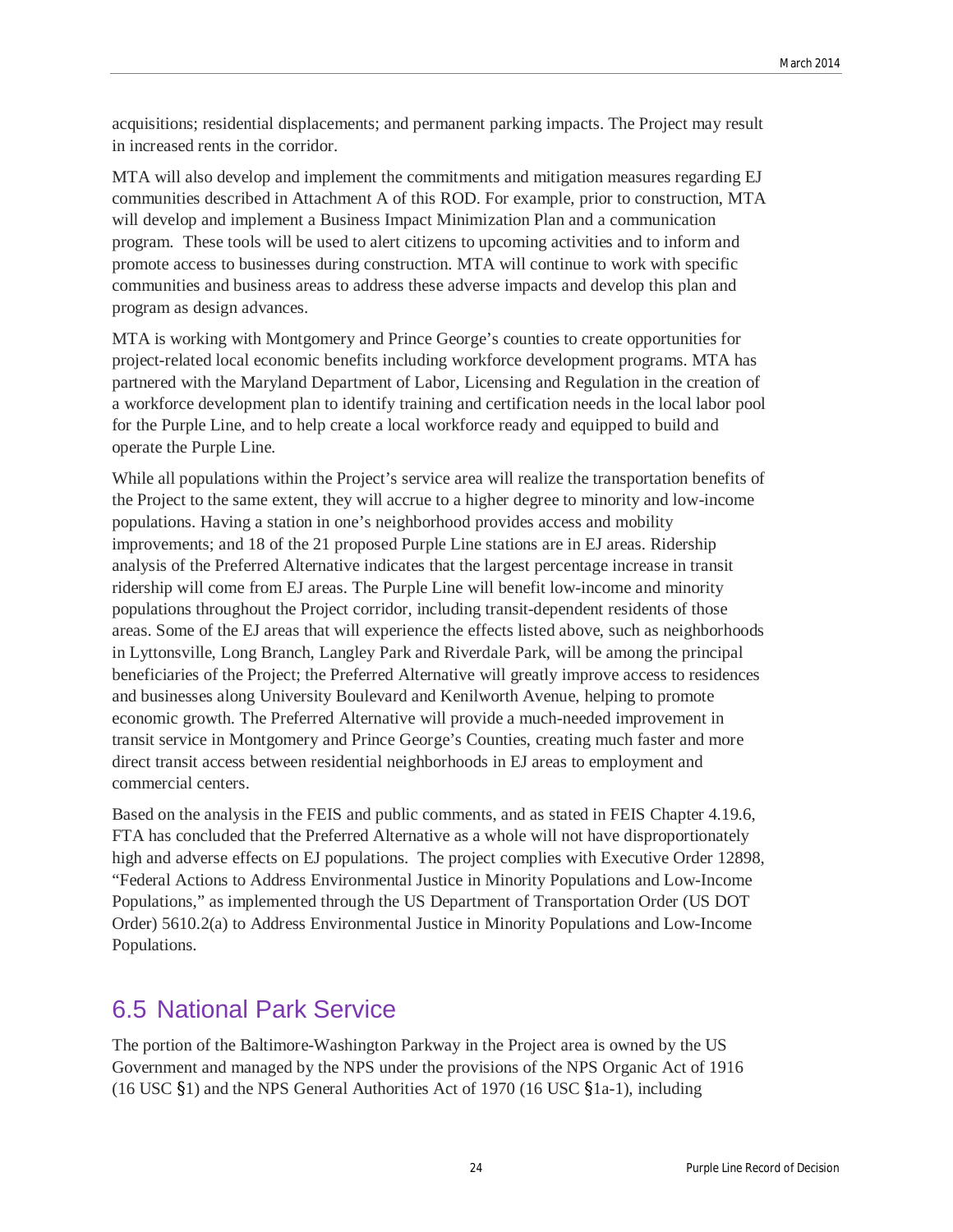amendments to the latter law enacted in 1978. The laws give the NPS the management authority to protect the resources and values of the parks it operates. The management policies of these laws also prescribe a standard by which the NPS determines whether an effect on a property it manages impairs park resources and values.

In preparing to make that decision regarding the Purple Line project, NPS participated in the NEPA process with FTA and MTA as a cooperating agency. Since 2012, NPS-National Capital Parks-East met monthly with MTA to discuss the Preferred Alternative and the potential impacts it will have on the Baltimore-Washington Parkway. In addition to discussing anticipated impacts, FTA, MTA and NPS worked together to develop the minimization and mitigation measures described in the FEIS and this ROD. FTA and MTA coordination with the NPS will continue following the ROD. As a federal agency, NPS has its own obligation to comply with NEPA before approving the Project's use of land from the Baltimore-Washington Parkway. The NPS has indicated that it intends to adopt FTA's FEIS and issue its own Record of Decision to satisfy its NEPA obligations.

## 6.6 Capper-Cramton Act

The U.S. Capper-Cramton Act of May 29, 1930 (46 Stat. 482) requires the NCPC to formally review all proposed physical changes to lands that were acquired by federal funding appropriated through the Act. The Act provides that "The development and administration thereof [lands acquired with funding under the Act] shall be under the Maryland National Capital Park and Planning Commission and in accordance with plans approved by the National Capital Park and Planning Commission." As such, the NCPC review evaluates all proposed projects for compliance with each approved park General Development Plan and regional federal planning policies from the *Comprehensive Plan of the National Capital: Federal Elements*. The federal review process under NCPC is in addition to review by the M-NCPPC, which has administrative jurisdiction over the parklands.

Portions of the following Capper-Cramton parks are located within the Purple Line study area: Rock Creek Stream Valley Park, Sligo Creek Stream Valley Park, Northwest Branch Stream Valley Park, Paint Branch Stream Valley Park, and Anacostia River Stream Valley Park. However, preliminary engineering plans (from August, 2013) show project impacts to only Sligo Creek Stream Valley Park, Northwest Branch Stream Valley Park, and Anacostia River Stream Valley Park. Planned improvements within the remaining parks - Rock Creek Stream Valley Park and Paint Branch Stream Valley Park - are fully contained within County and State rights-of-way and not subject to NCPC's review authority.

During previous Project planning and design phases, FTA and MTA have coordinated all potential improvements with the NCPC and M-NCPPC as part of a comprehensive and continuing development process. As a result, the Purple Line at the current level of design minimizes potential impacts to affected Capper-Cramton parks to the extent reasonably feasible. All project impacts and mitigation measures are documented within the Final Environmental Impact Statement, the Final Section 4(f) Evaluation in Attachment D of this ROD and *de minimis* use/temporary occupancy exception concurrence letters (Attachment E).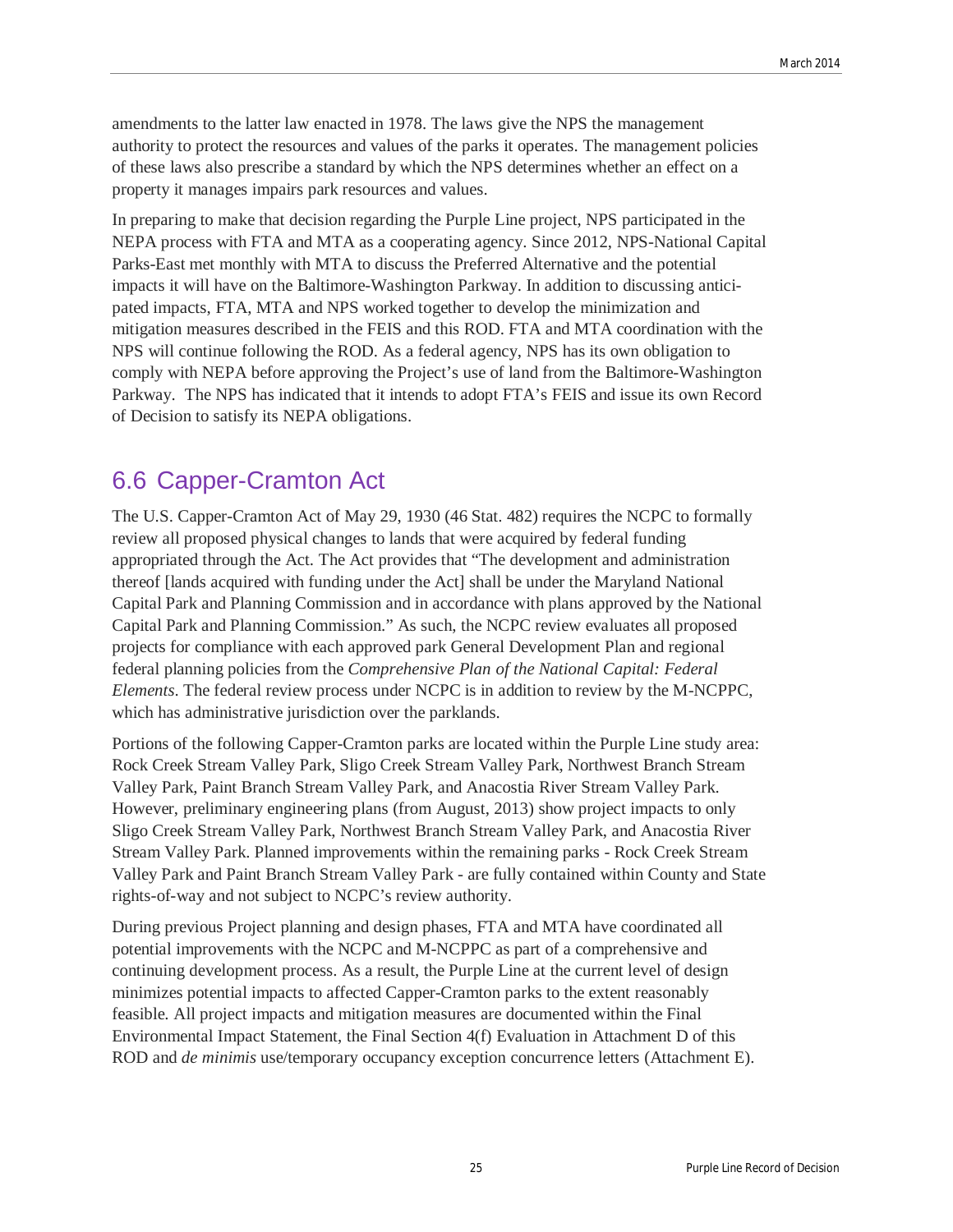As Purple Line plans are refined and finalized, MTA will invite NCPC to participate in the development of the Environmental Compliance Plan for the affected Capper-Cramton stream valley parks (Sligo Creek, Northwest Branch, and Anacostia River) to ensure that the project continues to comply with federal planning requirements. MTA's Environmental Compliance Plan, at a minimum, will address potential impacts to water quality, vegetation, stormwater management, user experience, and views within each park. MTA will submit all relevant Environmental Compliance Plan sections with the Project's preliminary and final plans for review per NCPC's submission requirements and project guidelines.

## 7. Determinations and Findings Regarding Issues Frequently Raised in Comments on the FEIS

Public comments on the AA/DEIS and FEIS covered a wide range of issues. However, special issues that were a particular focus of public comment included the Capital Crescent Trail, land use and neighborhoods, property acquisitions and displacements, visual effects, noise and vibration effects, and natural resources effects. A summary of FTA's determinations and findings for each of these special issues is provided within this section.

# 7.1 Capital Crescent Trail

As described in FEIS Chapter 2.3.2, the Purple Line Preferred Alternative will be on the Georgetown Branch right-of-way from Bethesda to the point where the transitway transitions to the CSX right-of-way east of Lyttonsville. MTA will plan, design and construct the permanent Capital Crescent Trail between Bethesda and Silver Spring, including the portion of the permanent trail within the Georgetown Branch right-of-way. The permanent trail will replace the existing interim trail in the Georgetown Branch right-of-way (referred to in the FEIS as the Georgetown Branch Interim Trail).

Comments and one petition regarding the Capital Crescent Trail were received during the AA/DEIS and FEIS comment periods. Many support the completion of trail into Silver Spring; and many do not support the Purple Line in the Georgetown Branch right-of-way. FTA and MTA responses to the comments are provided in FEIS Appendix A, and Attachment C of this ROD.

MTA and FTA have consistently acknowledged that the permanent Capital Crescent Trail will be different from the Georgetown Branch Interim Trail that exists today. The existing trees and vegetation in the right-of-way will need to be removed. New landscaping with native species will be planted, but it will not be similar to what exists today. These impacts to the existing interim trail are set out in FEIS Chapter 4.9.3.

The consideration of the Georgetown Branch right-of-way in this study took place against the backdrop of more than two decades of planning by the County regarding the future use of that corridor. Until the mid-1980s, the right-of-way remained in use for an active freight railroad. In 1988, after freight rail use was discontinued, the County purchased the Georgetown Branch right-of-way for potential use as a transportation facility, for a transitway and trail. In January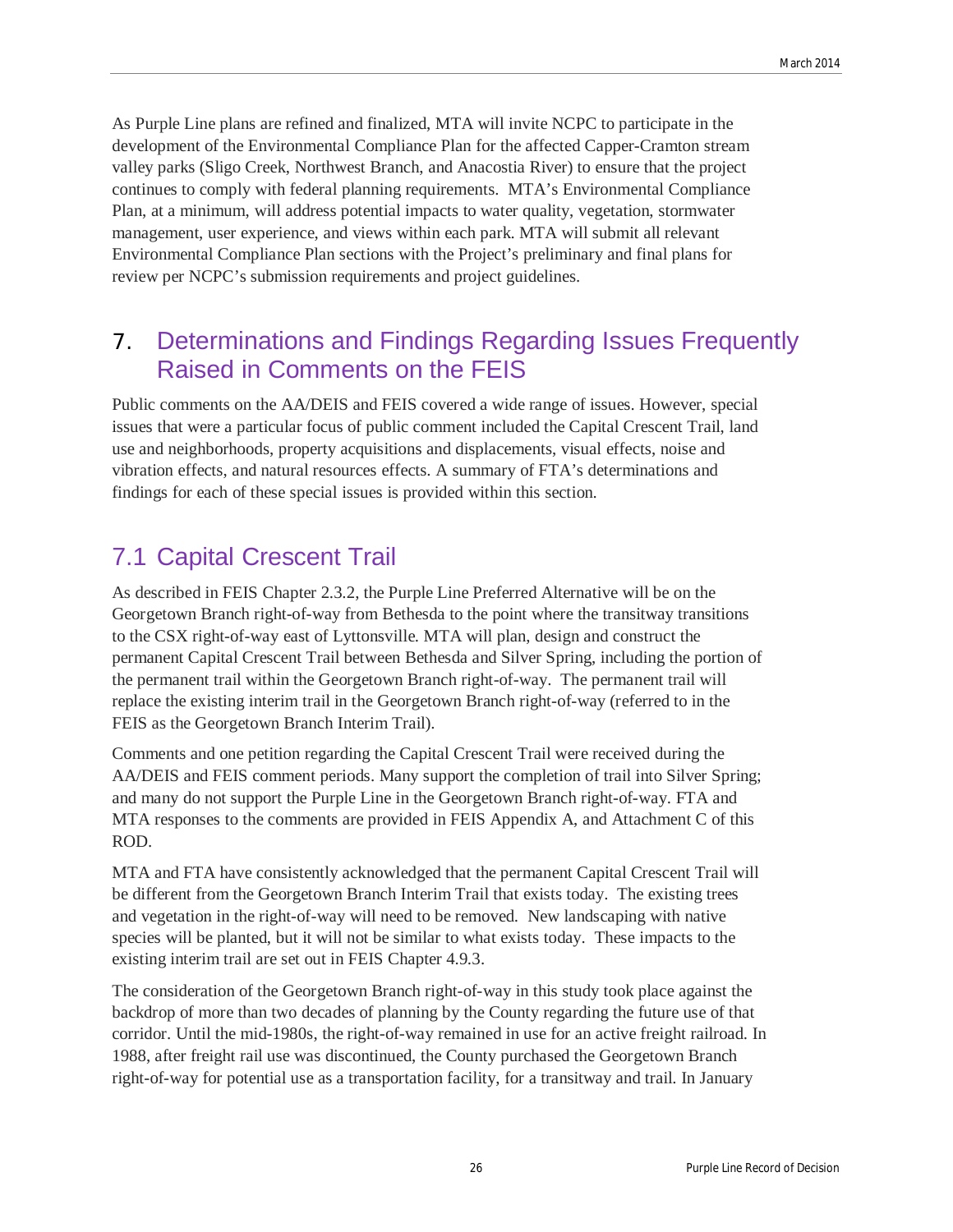1990, the Montgomery County Council approved the Georgetown Branch Master Plan Amendment, which officially designated the right-of-way for a combined transitway and trail.

As described in FEIS Table 6-4 and the Responses to Comments in Attachment C of this ROD, the Georgetown Branch Interim Trail - that is, the temporary trail that currently exists within the Georgetown Branch right-of-way - is not a Section 4(f) resource. Montgomery County Council adopted a resolution on August 1, 1995 authorizing the establishment of an interim hiker/biker trail in the Georgetown Branch right-of-way. The resolution stated that "the section between Bethesda and Silver Spring remains designated as a transportation corridor in which an interim trail is permitted until the master planned transit and trail facility is approved and funded consistent with the master plan." FTA determined that the unpaved hiker/biker trail in the Georgetown Branch right-of-way is not a Section 4(f) resource because it was constructed as a temporary facility with an explicit understanding that the right-of-way was reserved for a transportation purpose. The determination is consistent with 23 CFR 774.11(h), which provides that Section 4(f) does not apply when a property that has been formally reserved for a future transportation facility temporarily functions for park or recreation purposes. This determination also is consistent with 23 CFR 774.11(i), which provides that Section 4(f) does not apply when a park or recreational area and a transportation facility are jointly planned.

FTA and MTA selected the Georgetown Branch alignment only after evaluating a variety of alignments for a transitway connecting Bethesda to Silver Spring. For the reasons documented in FEIS Chapter 2, FTA and MTA have determined that an alignment along the Georgetown Branch right-of-way remains the most desirable route for providing fast, efficient, and reliable transit, and also have determined that the adjacent Capital Crescent Trail can be safe and attractive.

Therefore, the Preferred Alternative includes a transitway and the paved Capital Crescent Trail in the Georgetown Branch right-of-way. The permanent Capital Crescent Trail will be constructed within the Georgetown Branch right-of-way for a distance of 3.3 miles between Bethesda and the CSX Metropolitan Branch. It will then continue beyond the Georgetown Branch right-of-way to Silver Spring where it will connect to the Metropolitan Branch Trail.

FTA and MTA consider completion of the Capital Crescent Trail between Bethesda and Silver Spring to be an integral part of the Purple Line project. In developing the design for the trail, MTA have worked closely with trail designers, adjacent communities, Maryland-National Capital Park and Planning Commission (M-NCPPC), and the Montgomery County government (which will own and maintain the trail).

# 7.2 Land Use and Neighborhood Impacts

During the AA/DEIS and FEIS comment periods, FTA and MTA received comments concerning the FEIS analysis as well as land use and neighborhood effects of the Project: demographic and planning data sources, change in neighborhood character, proposed zoning and development, and crime. FTA and MTA responses to the comments are provided in AA/DEIS Appendix A and Attachment C of this ROD.

Throughout the Purple Line planning and design process, MTA has used context sensitive design practices to avoid and minimize land use and neighborhood impacts in the corridor.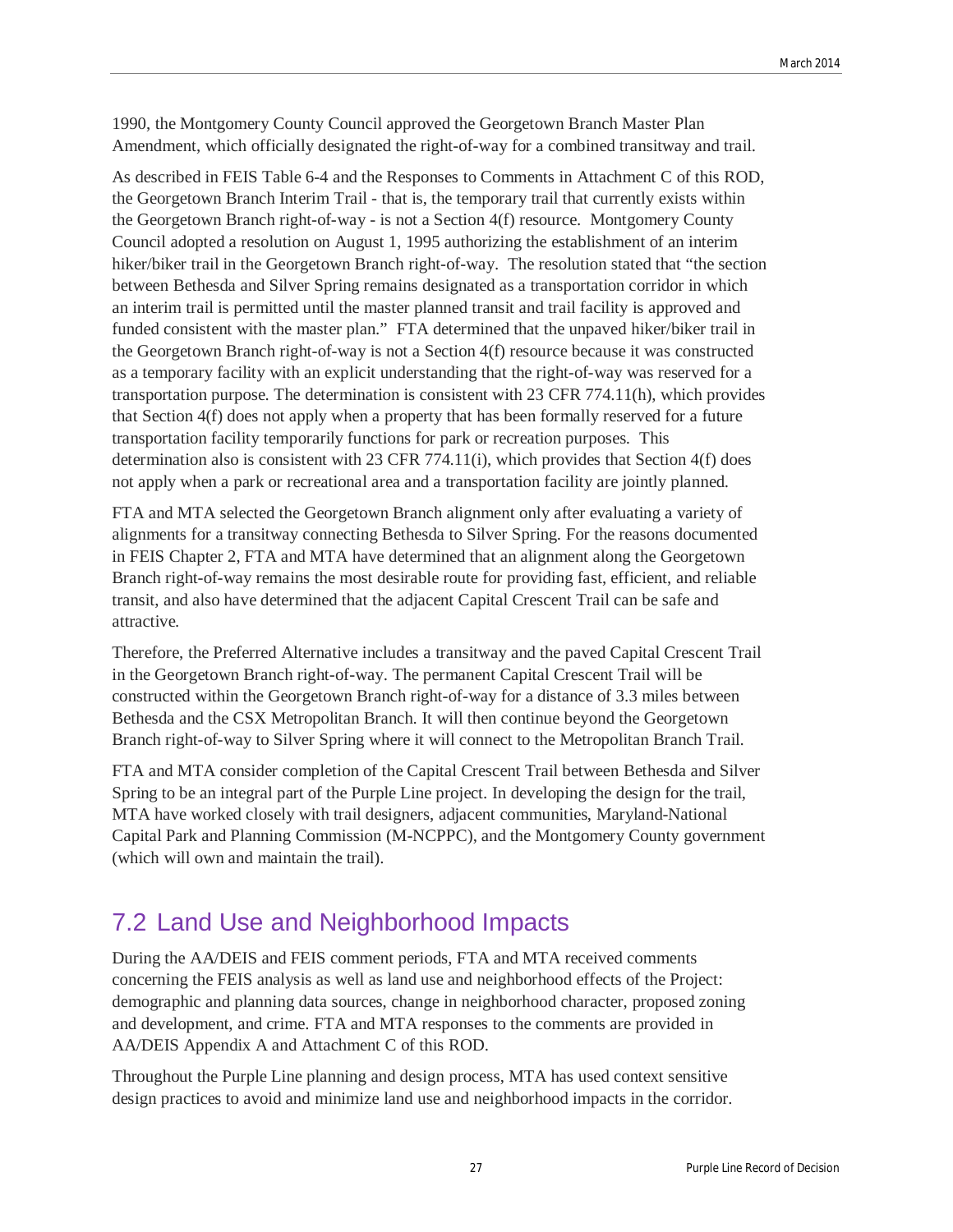Specifically, MTA has coordinated with affected communities during design development to understand concerns about the Project and to refine the design to avoid and minimize impacts in a reasonable manner. The Purple Line is designed to serve the communities in the corridor and to fit into a developed environment with minimal impacts. In much of the corridor the Purple Line will operate in or adjacent to existing roadways and transportation corridors to minimize the impacts to both the built and the natural environment. In several areas, such as on Ellin Road and Wayne Avenue, the Purple Line will operate in shared lanes further reducing the impact to local communities. MTA's mitigation commitments regarding land use and neighborhoods are in Attachment A of this ROD.

The Purple Line will support proposed development in the Project corridor, as planned by local jurisdictions. One of the benefits of the Purple Line is to fulfill State and County land use plans for higher density in developed areas, particularly inside the Capital Beltway. The Purple Line corridor comprises a variety of urban and suburban land uses, including residential, commercial, recreational, institutional, and industrial. Clusters of higher density mixed-use development characterize the five major activity centers of Bethesda, Silver Spring, Takoma/Langley Park, College Park, and New Carrollton. Current zoning concentrates urban growth around activity centers to support transit-oriented development and surrounding low- to medium-density residential uses. Transit-oriented development opportunities exist in activity centers that Prince George's and Montgomery Counties have identified for transportation improvements, growth and redevelopment opportunities, as well as in areas that could benefit from more efficient transit. Both Montgomery County and Prince George's County have plans or studies approved or under development to promote transit-oriented development around the appropriate Purple Line stations. In conjunction with each plan's recommendations, the Purple Line will provide the opportunity to increase mobility, provide access to jobs, and improve the quality of life in the area. More detailed discussion of land use and neighborhood effects is provided in FEIS Chapters 4.2 and 4.3.

Ultimately, all development decisions (including land use and zoning) around the Purple Line or at station areas will be determined by the local jurisdictions. Montgomery and Prince George's counties have exemplary public involvement in their land use planning and in the responsible management of land use.

# 7.3 Property Acquisitions and Displacements

FTA and MTA received comments concerning Project-related property acquisitions and displacements during the AA/DEIS and FEIS comment periods: residential and business displacements, easement locations, acquisition cost, and schedule of acquisitions. FTA and MTA responses to the comments are provided in AA/DEIS Appendix A and Attachment C of this ROD.

In building a transitway in a developed corridor it is challenging to avoid property acquisitions and displacements. MTA has worked diligently to develop the Preferred Alternative to minimize impacts to private property; however, some displacements will be necessary, as shown in Table 4-8 of FEIS Chapter 4.4. MTA has coordinated, and will continue to coordinate, with affected property owners and tenants to develop means to avoid or minimize property acquisitions and displacements. For example, MTA, in coordination with the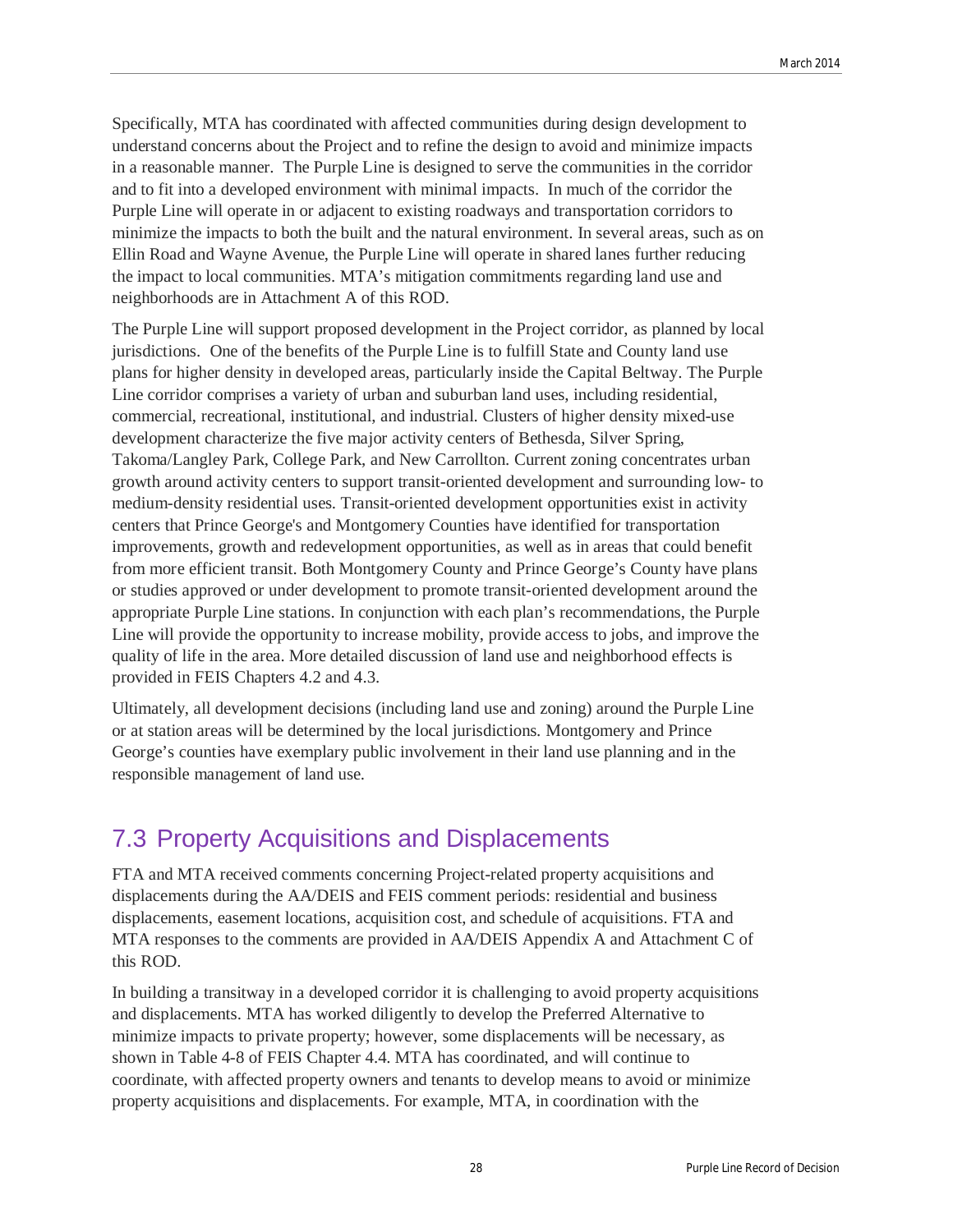Maryland State Highway Administration (MD SHA), reduced the number of displacements along University Boulevard from 9 to 3 by reducing the future 6-lane section of the roadway to a 4-lane section (FEIS Chapter 2.2.2). In another example, MTA reduced the number of business displacements by reconfiguring the Lyttonsville Yard (FEIS Chapter 2.2.2) and moved the traction powered substation on Montgomery Avenue (Attachment F of this ROD). Since the publication of the FEIS, more detailed design has allowed MTA to reduce the number of properties affected by the Project from the over 700 described in the FEIS (both property acquisition and temporary easements) to approximately 615 properties. Affected owners will be justly compensated as required by law, including relocation benefits where eligible. As discussed in FEIS Chapter 4.4, MTA will provide relocation assistance and compensation for displaced residents and businesses as required by the Uniform Act, Federal Transit Administration (FTA) Circular 5010.1D, Grants Management Requirements, MTA's Relocation Assistance Program, and the Real Property Annotated Code of Maryland.

The property acquisition process can be lengthy, particularly if it is a full acquisition that includes relocation of the existing property user. The scheduling of property acquisition will depend, in part, on the construction schedule for the Project; however, MTA appreciates that property owners or tenants may wish to remain on the properties as long as possible, and MTA will endeavor to accommodate property owners and tenants where feasible.

## 7.4 Economic Effects

As stated in *FEIS Chapter 4.5-Economic Activity*, the Purple Line will have both short-term and long-term economic benefits. It will result in increases in employment, earnings, and output in the region. Future development will create more jobs for local residents and improve mobility and accessibility for commuters. Purple Line will complement and support the many state, regional, and local land use plans that have proposed transit-oriented development focused around the Purple Line stations. In many cases, state initiatives and local land use planning and zoning actions undertaken in parallel with the development of the Purple Line anticipate the benefits of the Purple Line by facilitating mixed-use redevelopment around the stations, often at higher densities. It is important to understand that actual station-area development may not occur at the densities proposed by current plans. In addition to the possibility that the plans may be revised, future development may be limited by various factors including market conditions, developer preferences, environmental permitting issues, and infrastructure availability. Potential indirect effects of land use and development could include localized increased business expenses (e.g., rents) from increased property values, business migration and displacement, changes in the availability and affordability of housing stock, and changes in neighborhood character in the indirect effects study area. MTA has worked during the planning and design stages to avoid or minimize impacts to resources. MTA is continuing these efforts by integrating public involvement with design development.

# 7.5 Visual Impacts

During the AA/DEIS and FEIS comment periods, FTA and MTA received comments concerning visual effects of the Project due to the poles, wires, lighting, station design,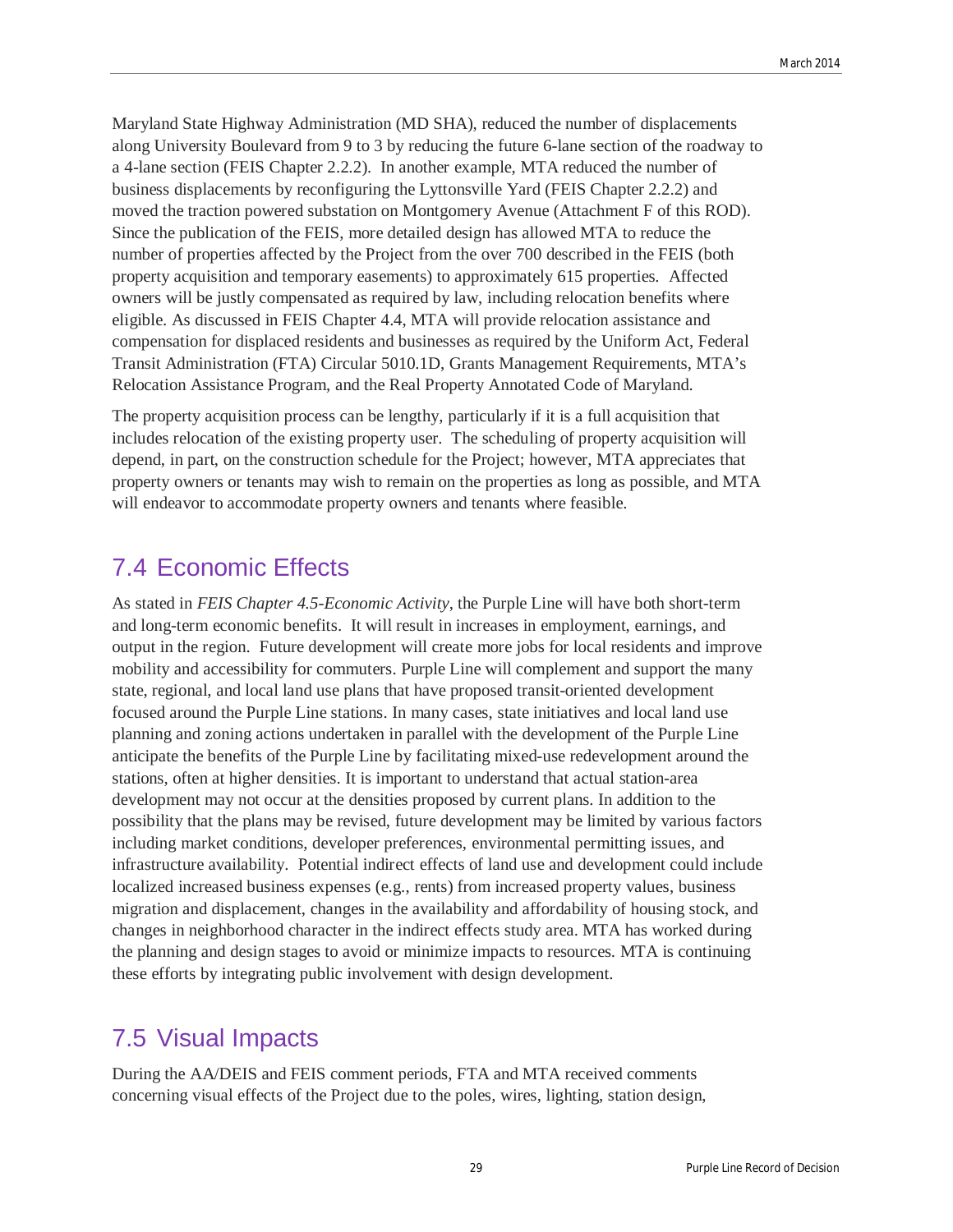retaining walls, landscaping, tree and vegetation removal, and overall aesthetics in the context of the communities. FTA and MTA responses to the comments are provided in AA/DEIS Appendix A and Attachment C of this ROD.

FTA and MTA acknowledged in FEIS Chapter 4.9 that the Purple Line will result in a change in visual character; poles, wires and other structures will generally be visible. In designing the Preferred Alternative, MTA has made efforts to respect the visual quality and integrity of the neighborhoods in which the Project will be built, using context sensitive design techniques. Through its public involvement and stakeholder coordination program, MTA has met with communities and stakeholders to understand community concerns and visions.

Project elements, such as the station shelters, were developed with input from local stakeholders and designed to be understated and fit into the surrounding community. The location, setting and design of each traction power substation has been analyzed, public input considered, and where reasonable and appropriate, MTA will provide landscaping and other screening design features and architectural treatments.

Efforts have been made to reduce the visual effect through the design of the system using center poles where possible to reduce the number of poles, such as along the Georgetown Branch right-of-way, or side poles where they will better blend with the backdrop of adjacent buildings such as through the University of Maryland campus. MTA will continue to use context-sensitive design principles to identify the material and color of poles. There may be limited opportunities in some locations for the joint use of poles by the Purple Line wires and local streetlights or signage.

MTA will use the Art-In-Transit program to enhance key elements of the Project, as appropriate. MTA has commissioned architect and sculptor Jo Schneider to lead the Art-In-Transit Program for the Purple Line. The Art-In-Transit Program will incorporate art into the design of the stations and other built elements of the Project such as retaining walls and bridges. This will be achieved by turning standard light rail elements – walls, fencing, lighting, etc. – into works of art. The mission is to incorporate artwork to make the Purple Line distinct in its design and artistic impact, encourage civic pride, and to be a positive symbol for the neighborhoods, city, and area. Working with the counties, MTA will identify an Artist Selection Committee which will include community members and arts professionals.

MTA is committed to other mitigation measures to offset visual effects including continued coordination with the counties and local community regarding the visual and aesthetic elements of the Project, including the Capital Crescent Trail, transitway, stations, bridge structures, and traction power substations. During construction, MTA will require the construction contractor to use best management practices to maintain an orderly appearance of active work zones and staging areas. Mitigation commitments are listed in Attachment A of this ROD.

# 7.6 Noise and Vibration Impacts

During the AA/DEIS and FEIS comment periods, FTA and MTA received comments concerning the FEIS noise analysis as well as noise and vibration effects of the Project in the context of the communities: Project construction, LRT operations, use of bells or horns, station public address systems, and location-specific concerns, as well as the effects of noise on public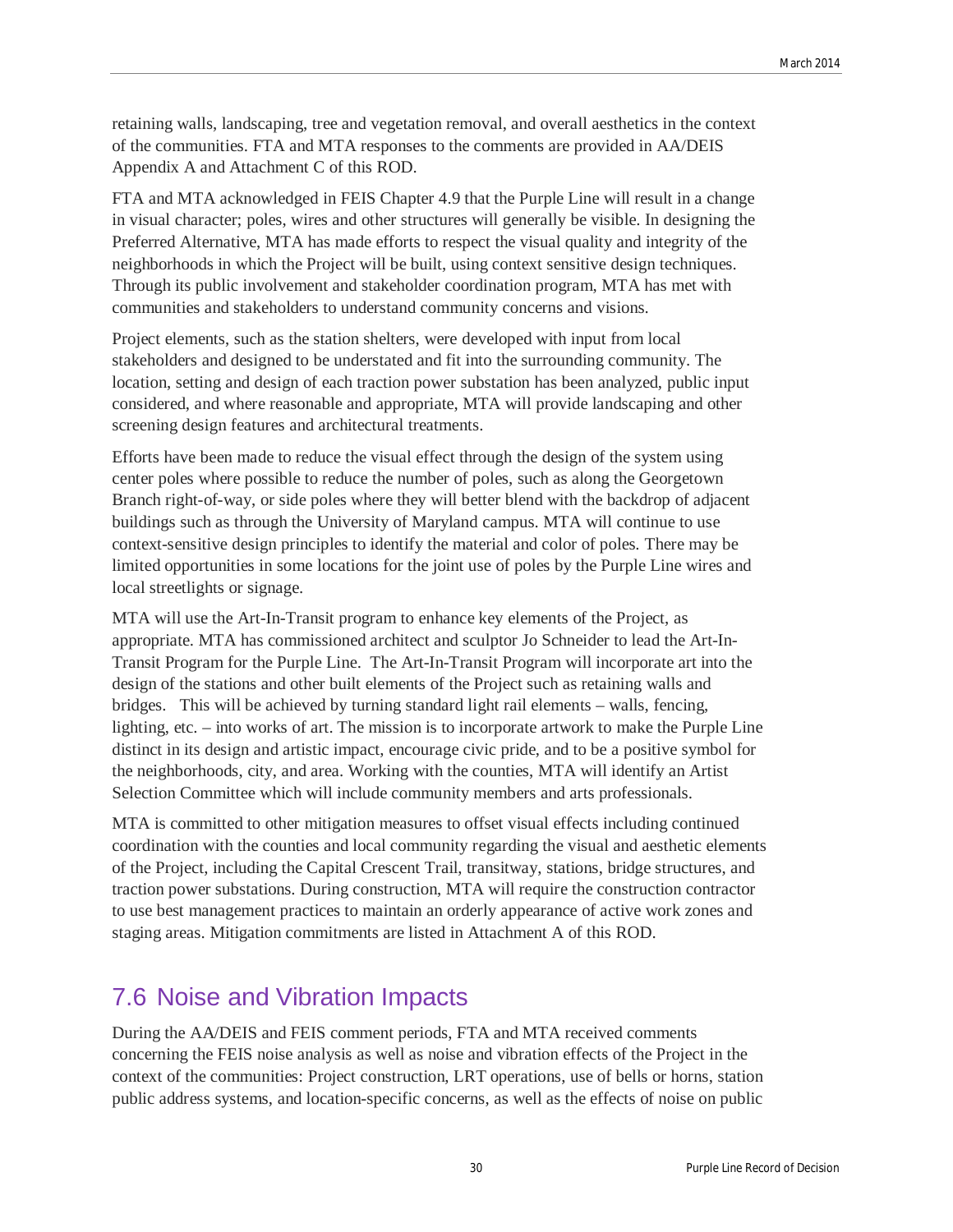health. FTA and MTA responses to the comments are provided in AA/DEIS Appendix A and Attachment C of this ROD.

MTA conducted a noise and vibration impact assessments for the Project in accordance with NEPA and FTA assessment guidelines and procedures. Primary sources of Project noise are the interaction of the vehicle wheels with the track including wheel squeal on curves, horns or bells, public address systems at stations, and the transformer hum at traction power substations. A primary source of vibration is the interaction of the vehicle wheels with the track.

The results of the noise assessments indicate that the Preferred Alternative will cause noise and vibration impacts in some locations identified in FEIS Chapter 4.11.3. MTA acknowledges that users of the Capital Crescent Trail will experience increased noise levels. For further detail see Attachment C: FEIS Comments and Responses. Using the results of the noise and vibration assessments, MTA refined the Project design to reduce the effects of noise and vibration. For example, LRT vehicles will include vehicle skirt panels which will cover the wheels and reduce wheel noise. As another example, MTA has added a combination of noise walls and retaining walls between Bethesda and Rock Creek Stream Valley Park to reduce wheel-track generated noise. MTA will design and implement the commitments and mitigation measures regarding noise and vibration described in Attachment A of this ROD.

# 7.7 Natural Resources

During the AA/DEIS and FEIS comment periods, FTA and MTA received comments concerning natural resources effects of the Project: tree removal, wildlife and habitat effects, protected species, water quality, waterways, wetlands, and stormwater management. FTA and MTA responses to the comments are provided in AA/DEIS Appendix A and Attachment C of this ROD.

The Purple Line is being planned and designed by MTA in accordance with all applicable local, state, and federal laws and regulations. These regulations, including the National Environmental Policy Act (NEPA), set out specific criteria for environmental and social impacts and how they are to be avoided, minimized and/or mitigated. FTA and MTA have worked with resource agencies, stakeholders, and local communities to refine the design of the Purple Line in a manner that avoids or minimize effects on natural resources.

For example, FTA and MTA have consulted with the US Fish and Wildlife Service and Maryland Department of Natural Resources under Section 7 of the Endangered Species Act to determine the presence of state or federally protected species within the project corridor. In particular, FTA and MTA inquired about the potential Project effect on federally-listed species such as the Hay's Spring Amphipod and the candidate species, the Kenk's Amphipod. Through Section 7 coordination, the US Fish and Wildlife Service (USFWS) has determined that the Project will have no impact on protected species. See USFWS letter in Attachment E of this ROD.